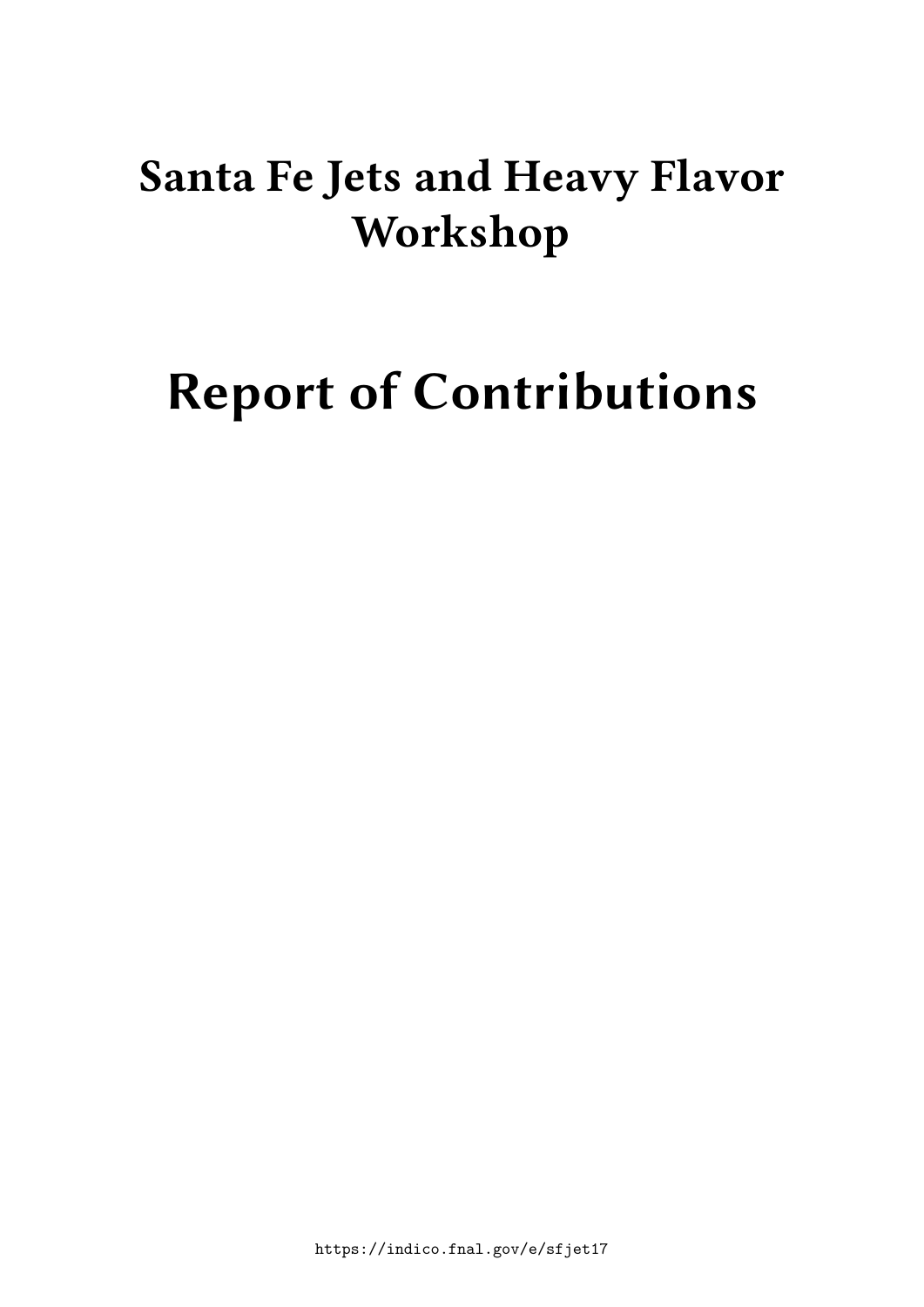Santa Fe Jets and … / Report of Contributions Welcome

Contribution ID: 33 Type: **not specified** 

## **Welcome**

*Monday, February 13, 2017 9:00 AM (10 minutes)*

Presenter: Dr VITEV, Ivan (Los Alamos National Laboratory)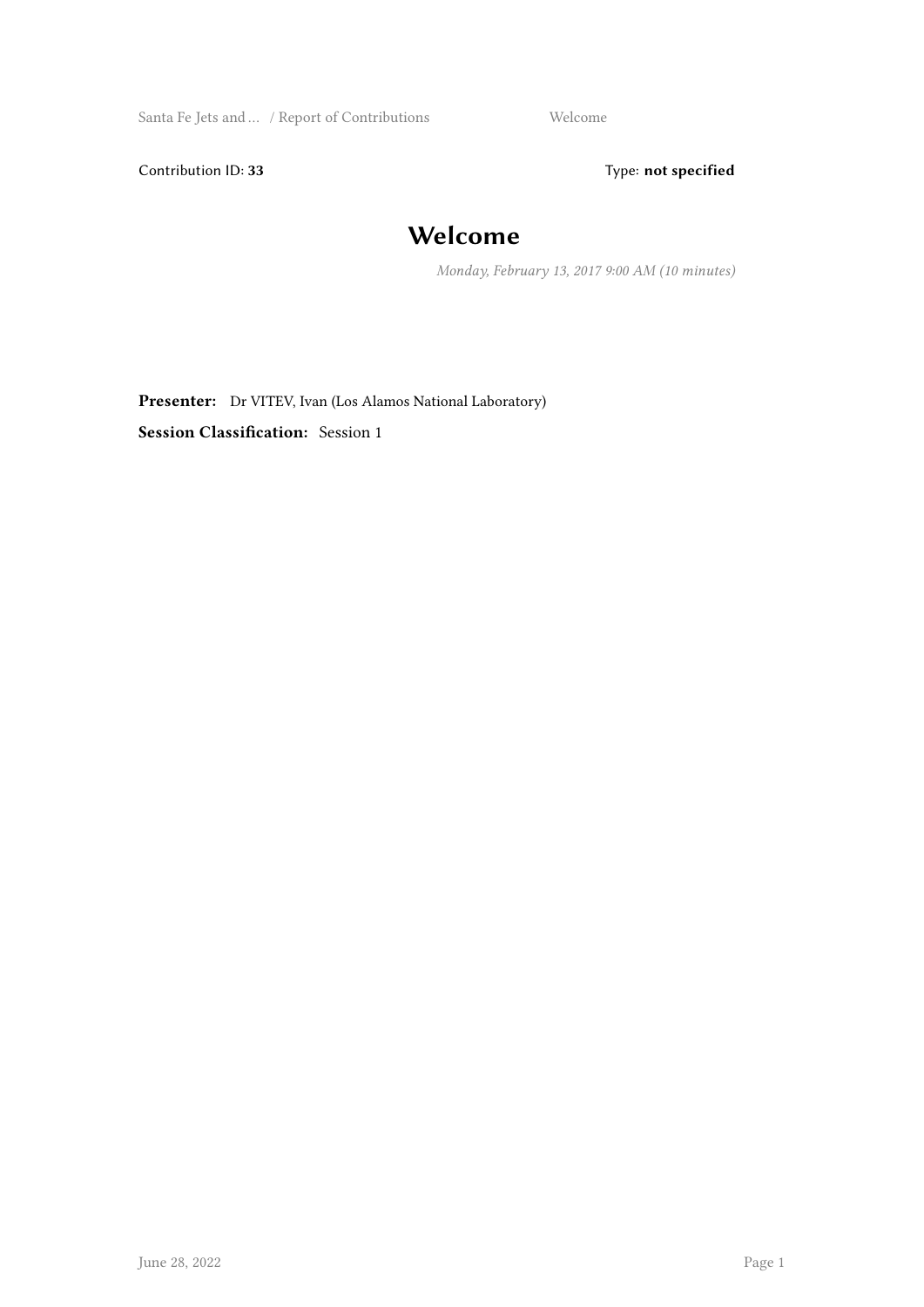Contribution ID: 34 Type: **not specified** 

## **NNLO QCD**

*Monday, February 13, 2017 9:10 AM (30 minutes)*

**Presenter:** BOUGHEZAL, Radja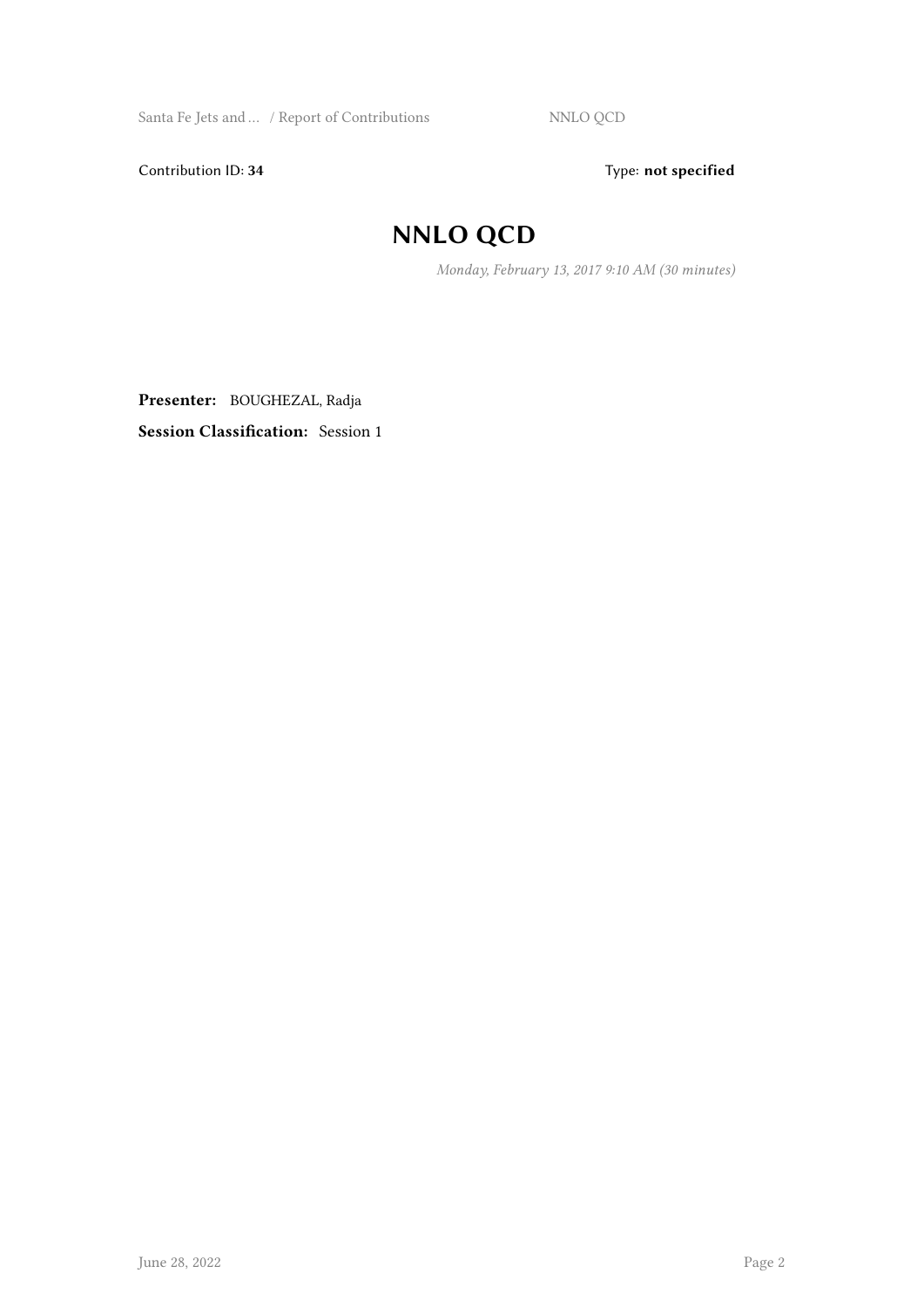Contribution ID: 35 Type: **not specified** 

#### **Hard jet substructure in p-Pb collisions at 5 TeV with ALICE**

*Monday, February 13, 2017 9:40 AM (30 minutes)*

**Presenter:** LAPIDUS, Kirill **Session Classification:** Session 1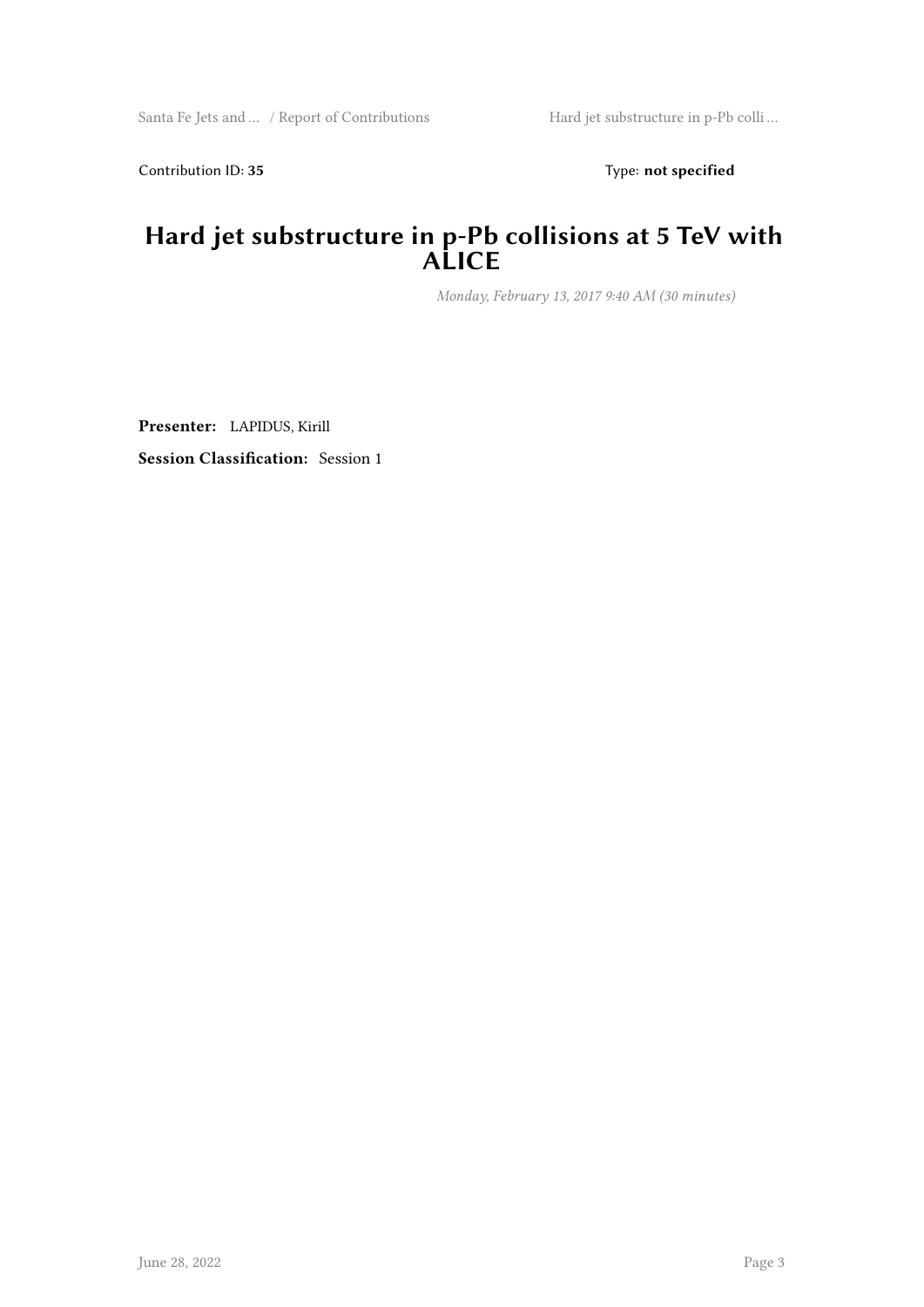Santa Fe Jets and … / Report of Contributions Subjet distributions in heavy-ion c …

Contribution ID: 36 Type: **not specified** 

## **Subjet distributions in heavy-ion collisions**

*Monday, February 13, 2017 10:10 AM (30 minutes)*

**Presenter:** Dr CHIEN, Yang-Ting (Los Alamos National Laboratory) **Session Classification:** Session 1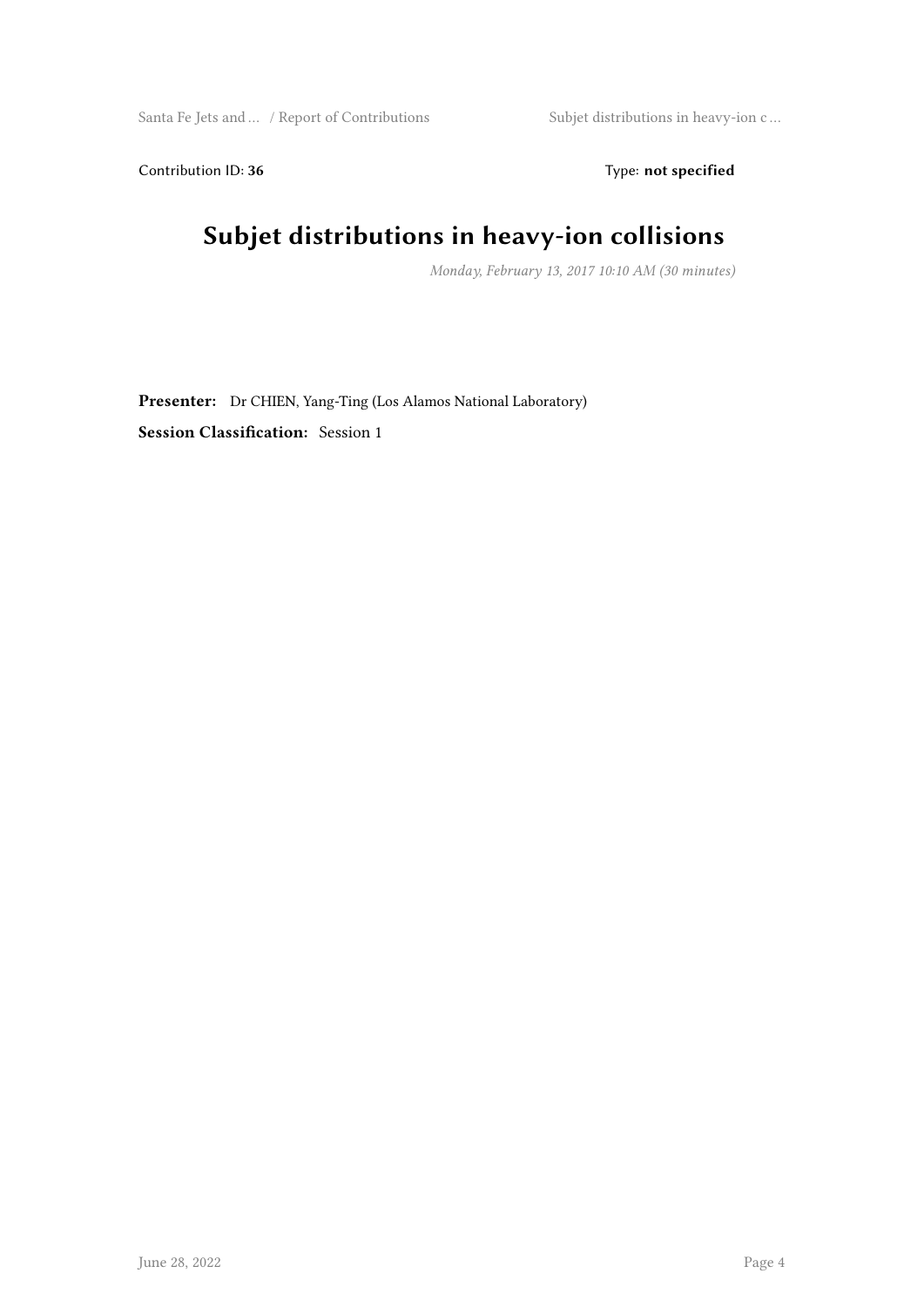Contribution ID: 37 Type: **not specified** 

#### **Measurements of jet production and structure in pp, pPb and PbPb collisions with the ATLAS detector at the LHC**

*Monday, February 13, 2017 11:00 AM (30 minutes)*

**Presenter:** PEREPELITSA, Denis **Session Classification:** Session 2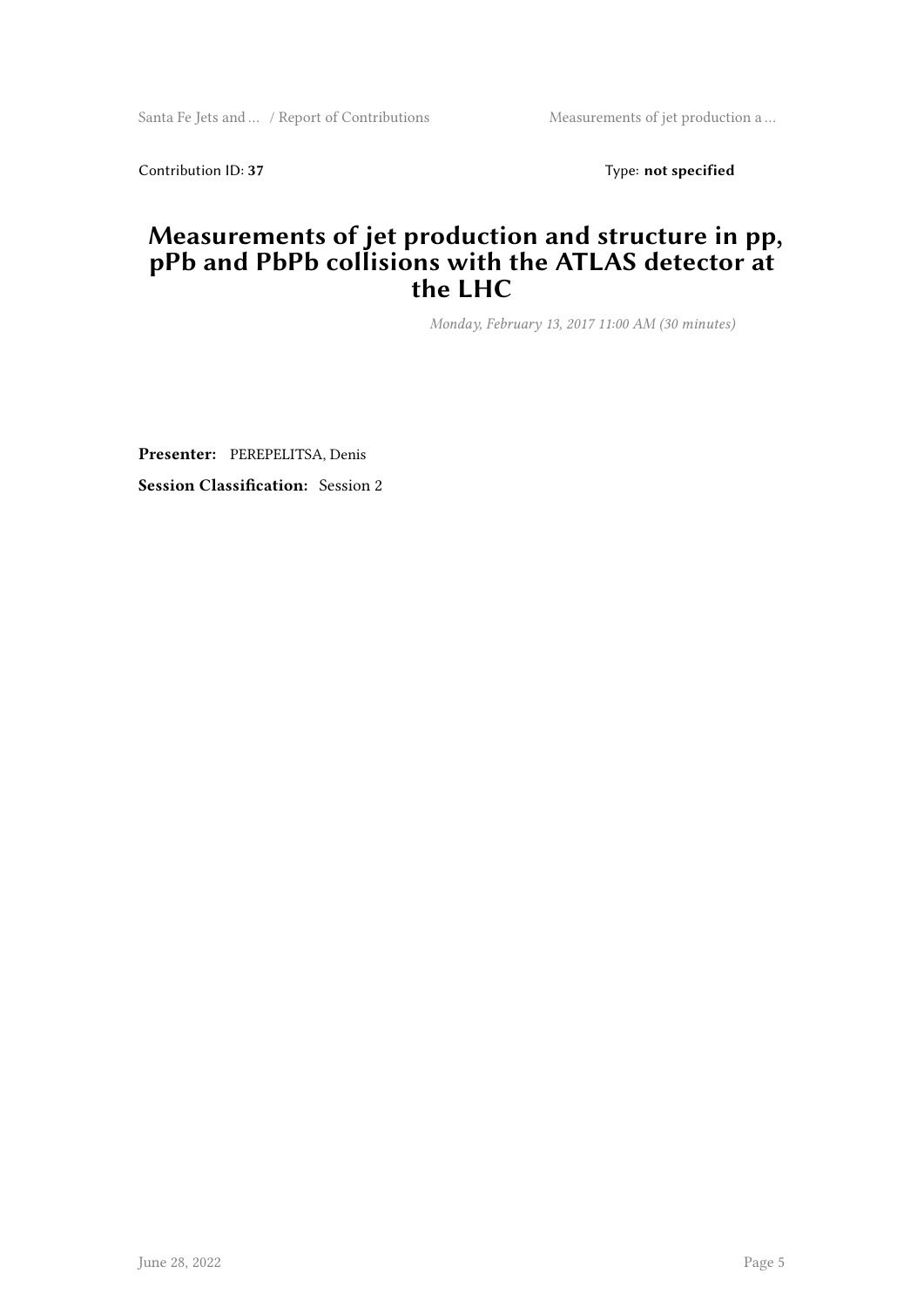Contribution ID: 38 Type: **not specified** 

## **New Observables for Jet Substructure at the LHC**

*Monday, February 13, 2017 11:30 AM (30 minutes)*

**Presenter:** MOULT, Ian (Lawrence Berkeley Laboratory) **Session Classification:** Session 2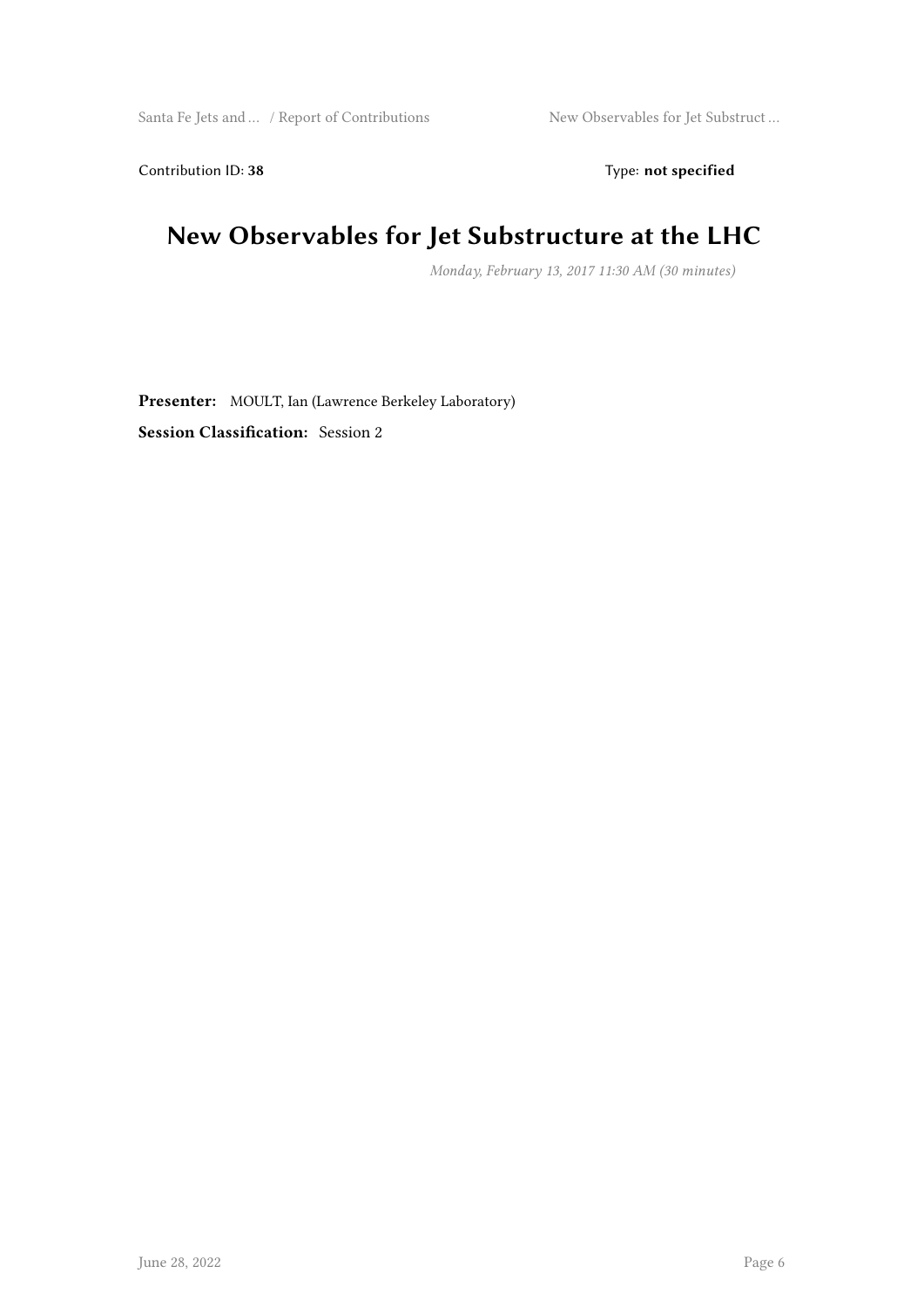Santa Fe Jets and … / Report of Contributions CMS Overview

Contribution ID: 39 Type: **not specified** 

## **CMS Overview**

*Monday, February 13, 2017 12:00 PM (30 minutes)*

**Presenter:** JUNG, Kurt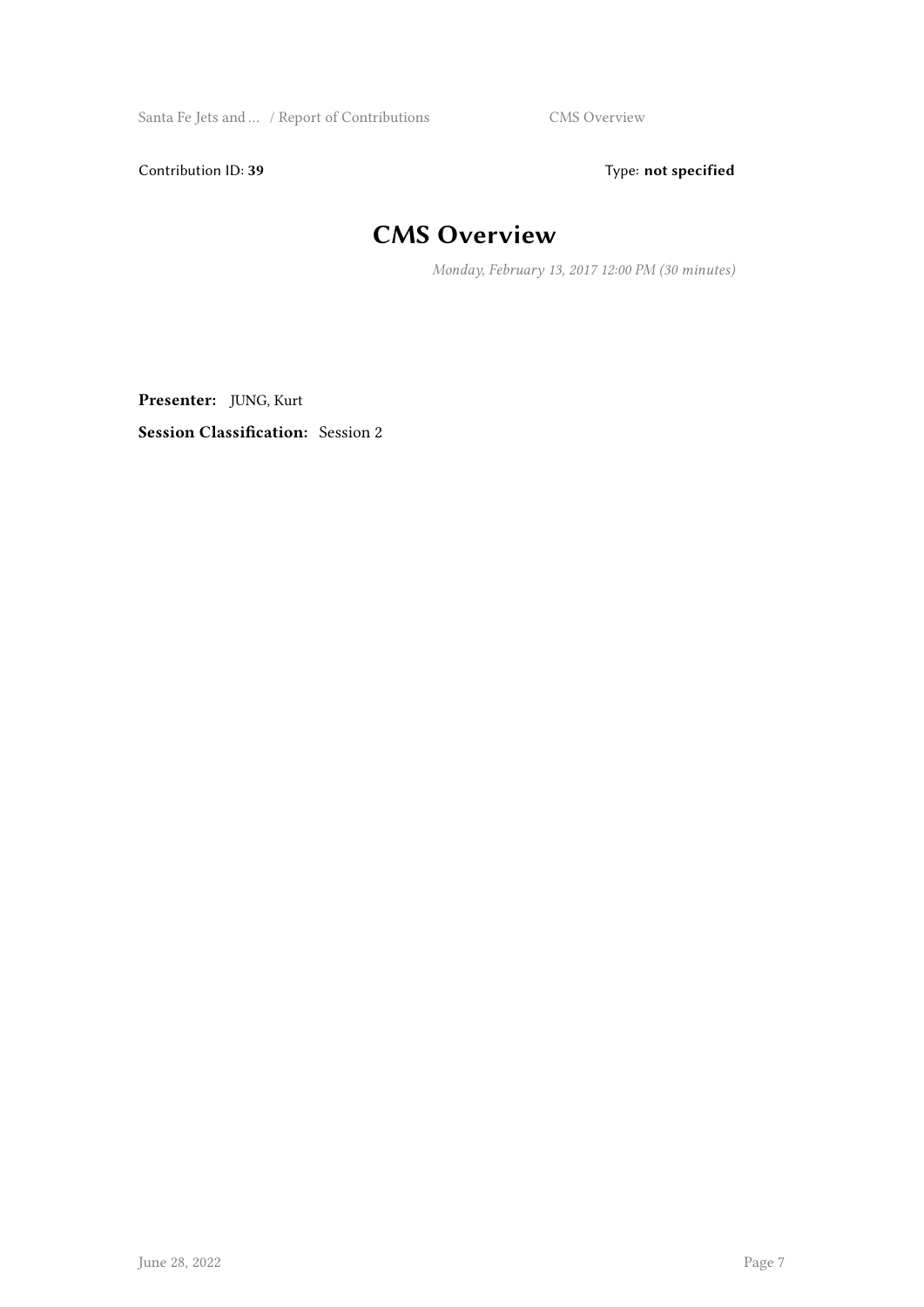Contribution ID: 40 **Type:** not specified

#### **Quarkonium production in heavy ion collisions with ATLAS at the LHC**

*Monday, February 13, 2017 2:00 PM (30 minutes)*

**Presenter:** HU, Qipeng **Session Classification:** Session 3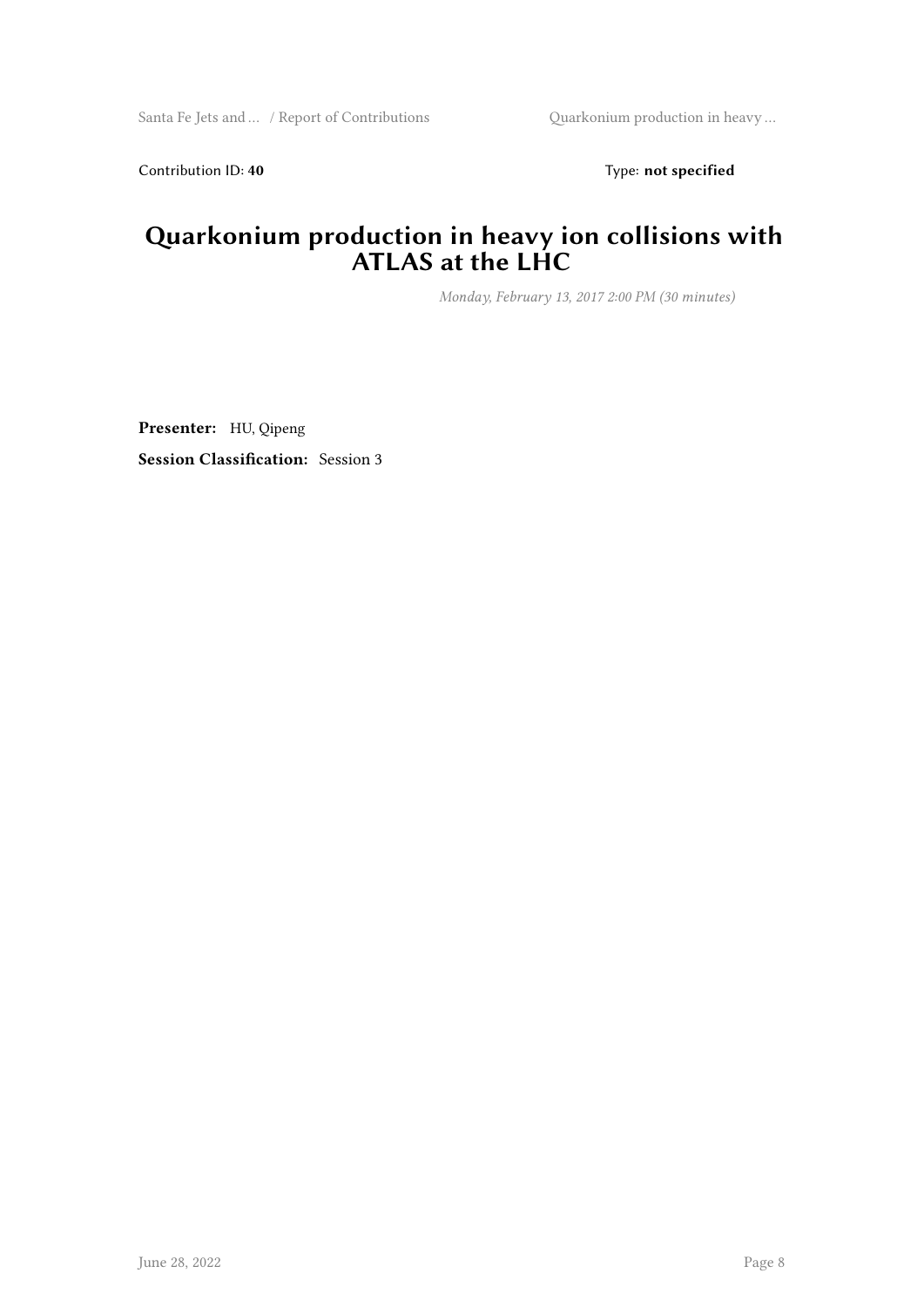Contribution ID: 41 Type: **not specified** 

#### **Heavy vs. light hadron production and medium modification at RHIC and LHC**

*Monday, February 13, 2017 2:30 PM (30 minutes)*

**Presenter:** CAO, Shanshan **Session Classification:** Session 3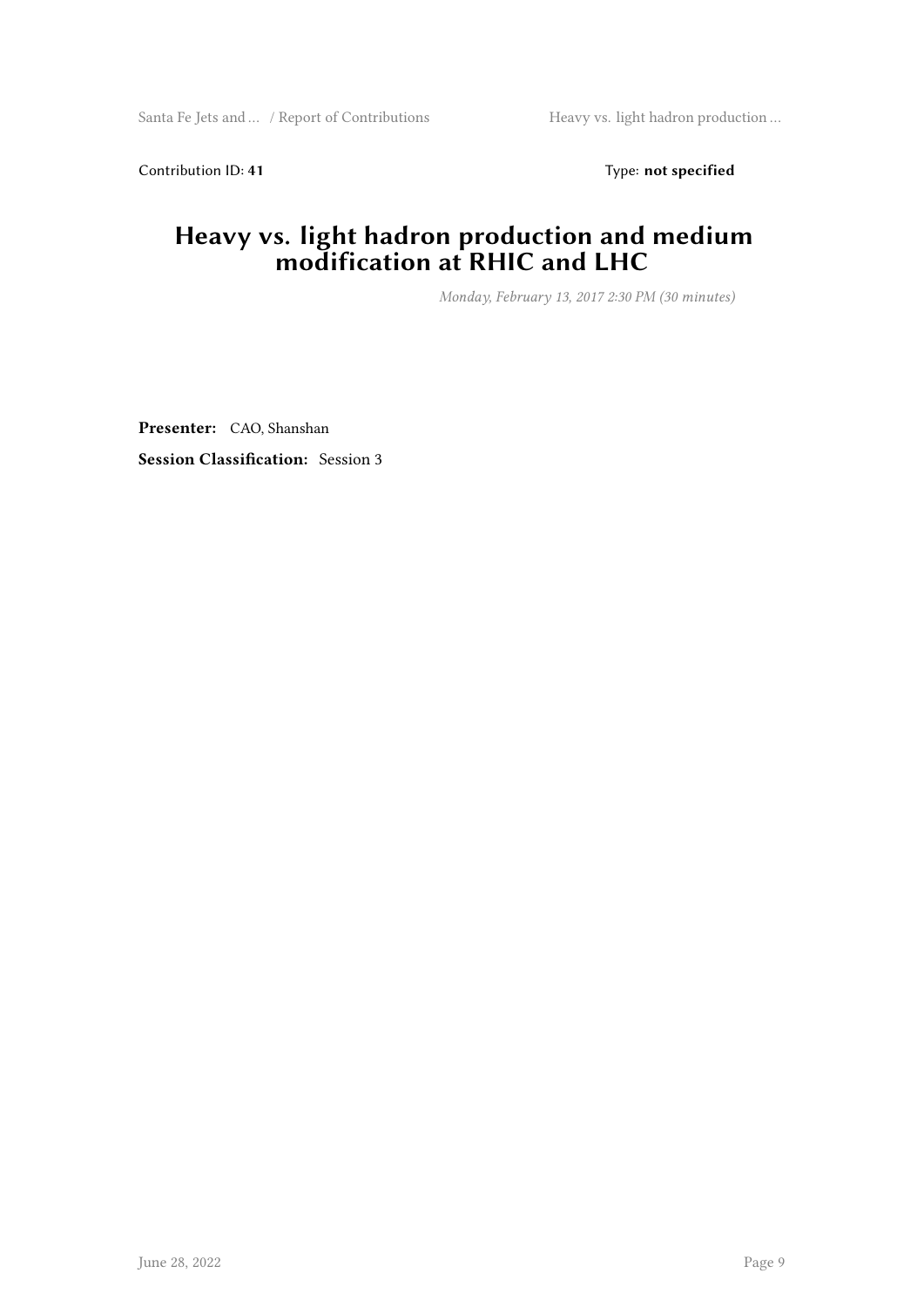Contribution ID: 42 Type: **not specified** 

#### **Measurements of heavy-flavour hadron decay leptons with the ALICE detector**

*Monday, February 13, 2017 3:00 PM (30 minutes)*

**Presenter:** Dr THOMAS, Deepa (UT Austin) **Session Classification:** Session 3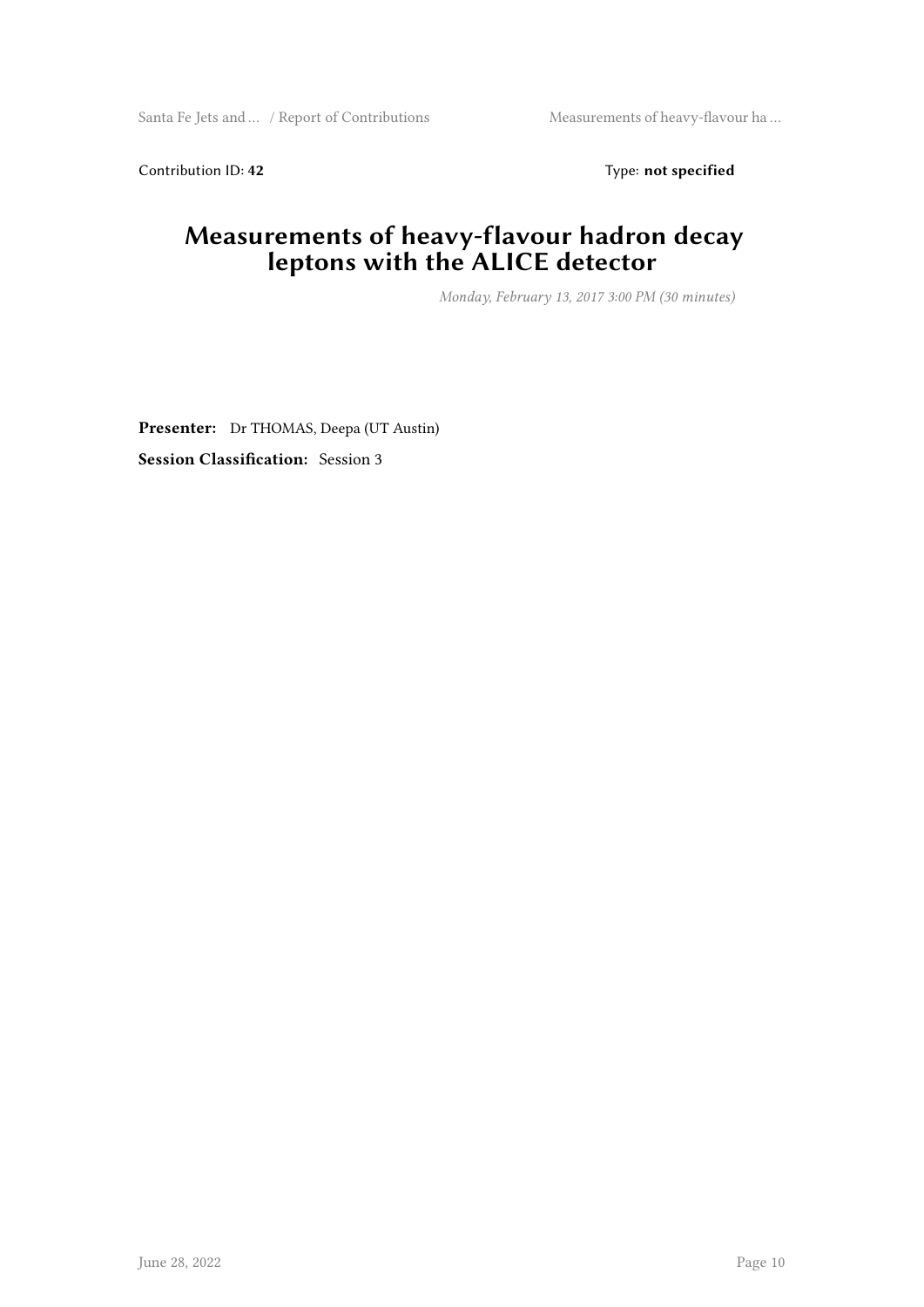Contribution ID: 43 Type: **not specified** 

#### **Applications of AdS/CFT and pQCD to energy loss calculations in QGP**

*Monday, February 13, 2017 4:00 PM (30 minutes)*

**Presenter:** HOROWITZ, William **Session Classification:** Session 4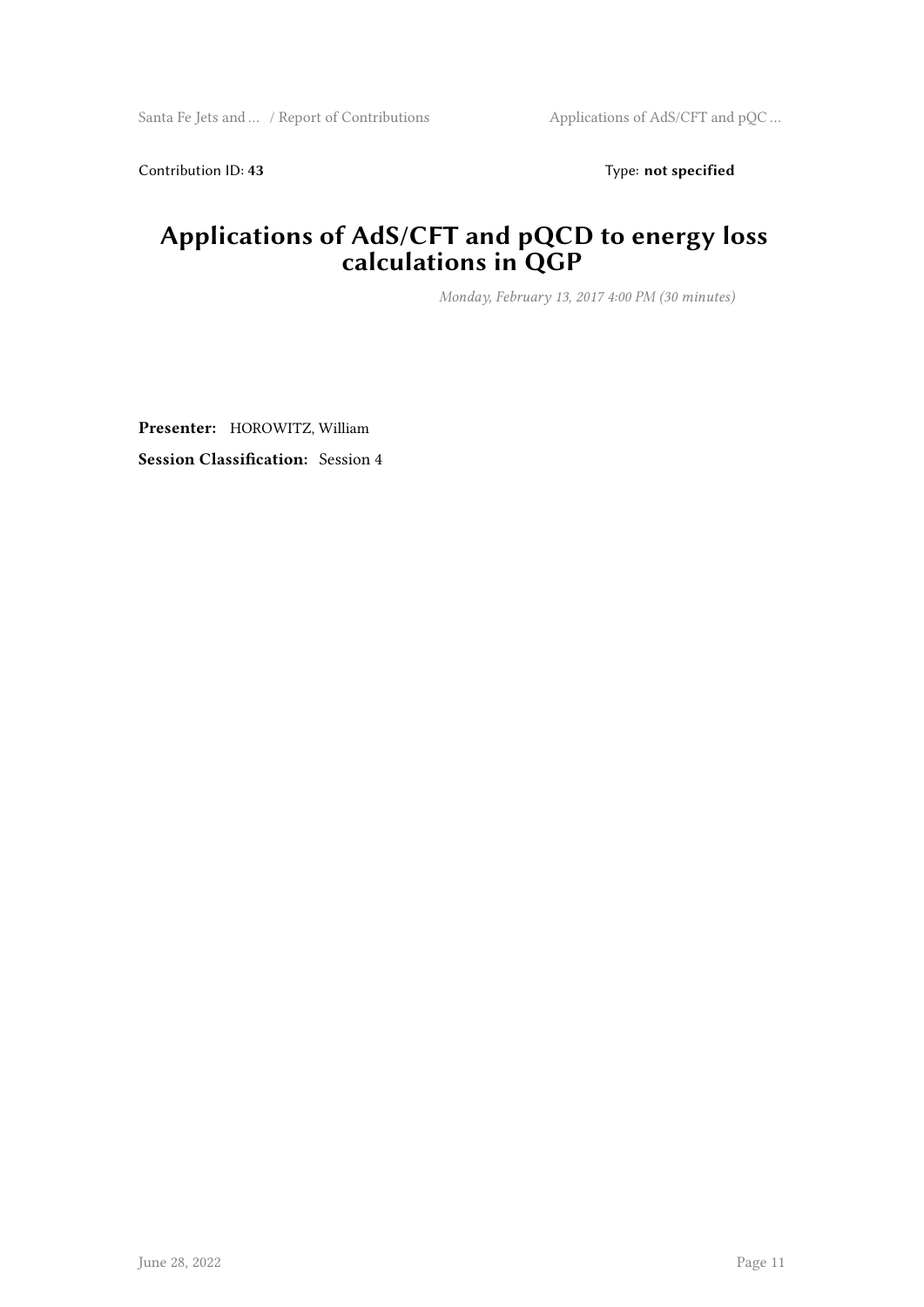Contribution ID: 44 Type: **not specified** 

#### **Transverse momentum dependent fragmenting jet functions**

*Monday, February 13, 2017 4:30 PM (30 minutes)*

**Presenter:** Mr MAKRIS, Yiannis (Duke University) **Session Classification:** Session 4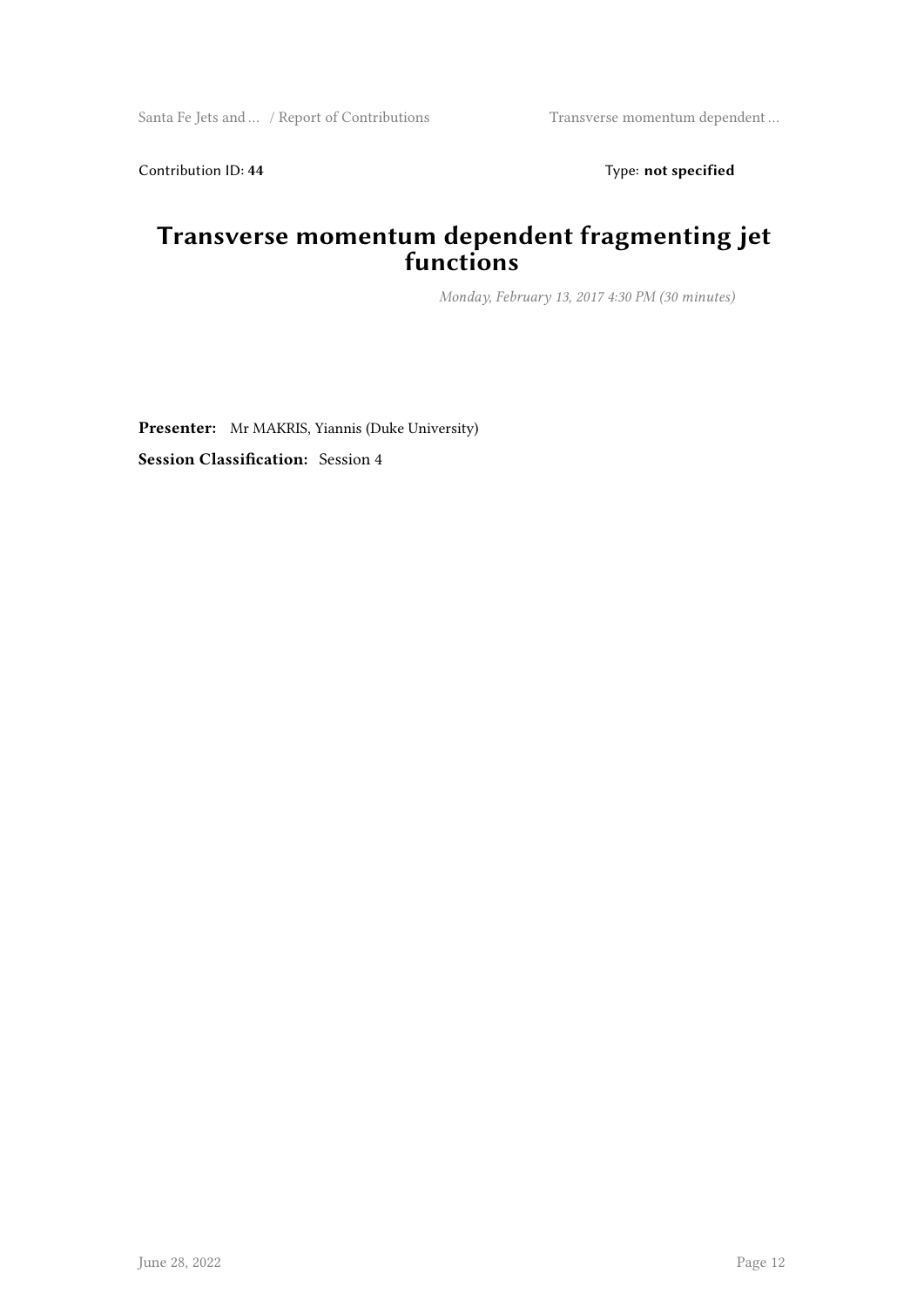Santa Fe Jets and ... / Report of Contributions Measurements of quarkonium pro ...

Contribution ID: 45 Type: **not specified** 

#### **Measurements of quarkonium production in p+p, p+Au and Au+Au collisions with the STAR experiment**

*Monday, February 13, 2017 5:30 PM (30 minutes)*

**Presenter:** MA, Rongrong (Brookhaven National Laboratory) **Session Classification:** Session 4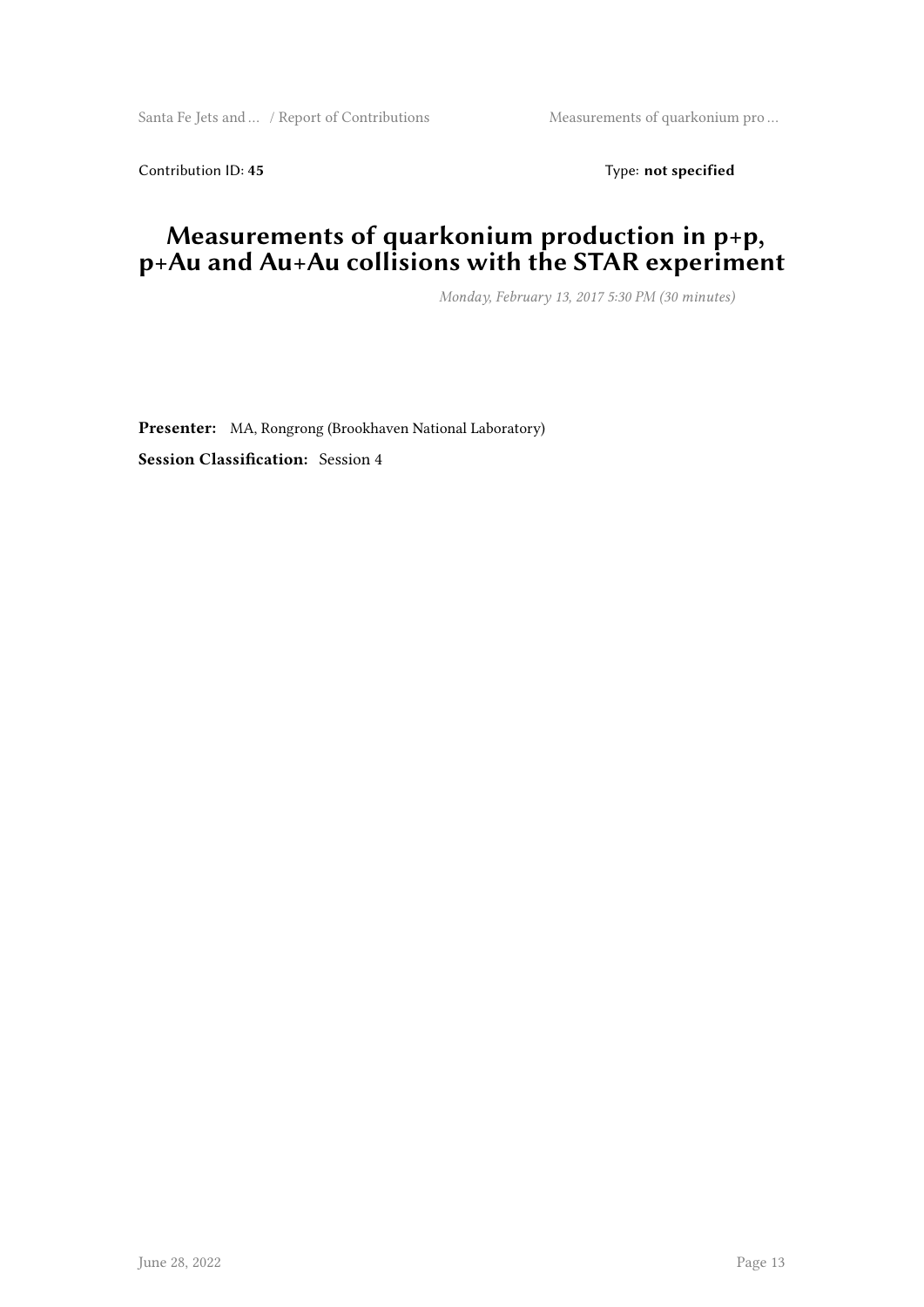Santa Fe Jets and … / Report of Contributions Charm production measurements …

Contribution ID: 46 Type: **not specified** 

## **Charm production measurements with ALICE**

*Wednesday, February 15, 2017 9:00 AM (30 minutes)*

**Presenter:** CONESA DEL VALLE, Zaida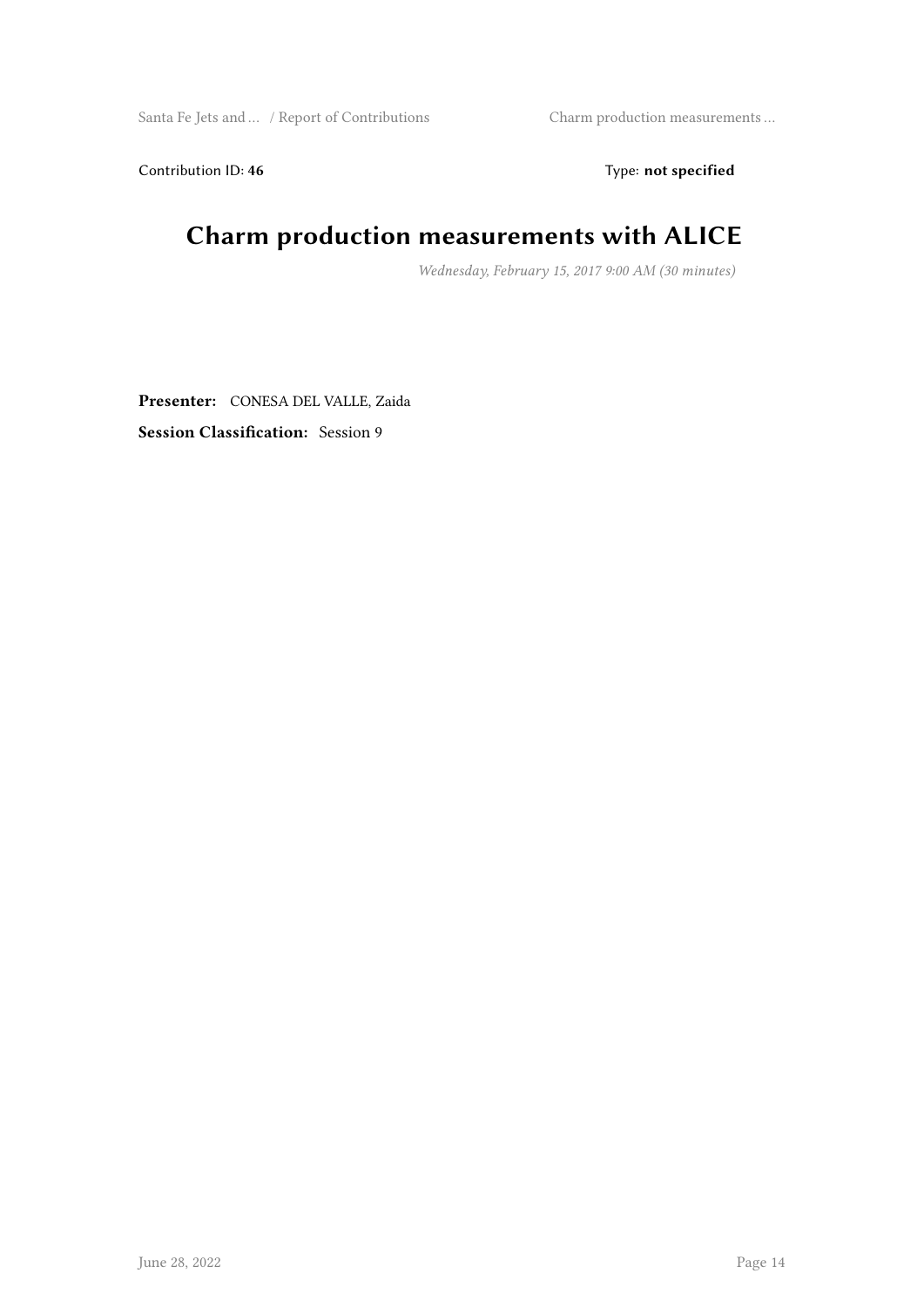Santa Fe Jets and … / Report of Contributions Quarkonium production in jets

Contribution ID: 47 Type: **not specified** 

## **Quarkonium production in jets**

*Wednesday, February 15, 2017 9:30 AM (30 minutes)*

**Presenter:** BAIN, Reggie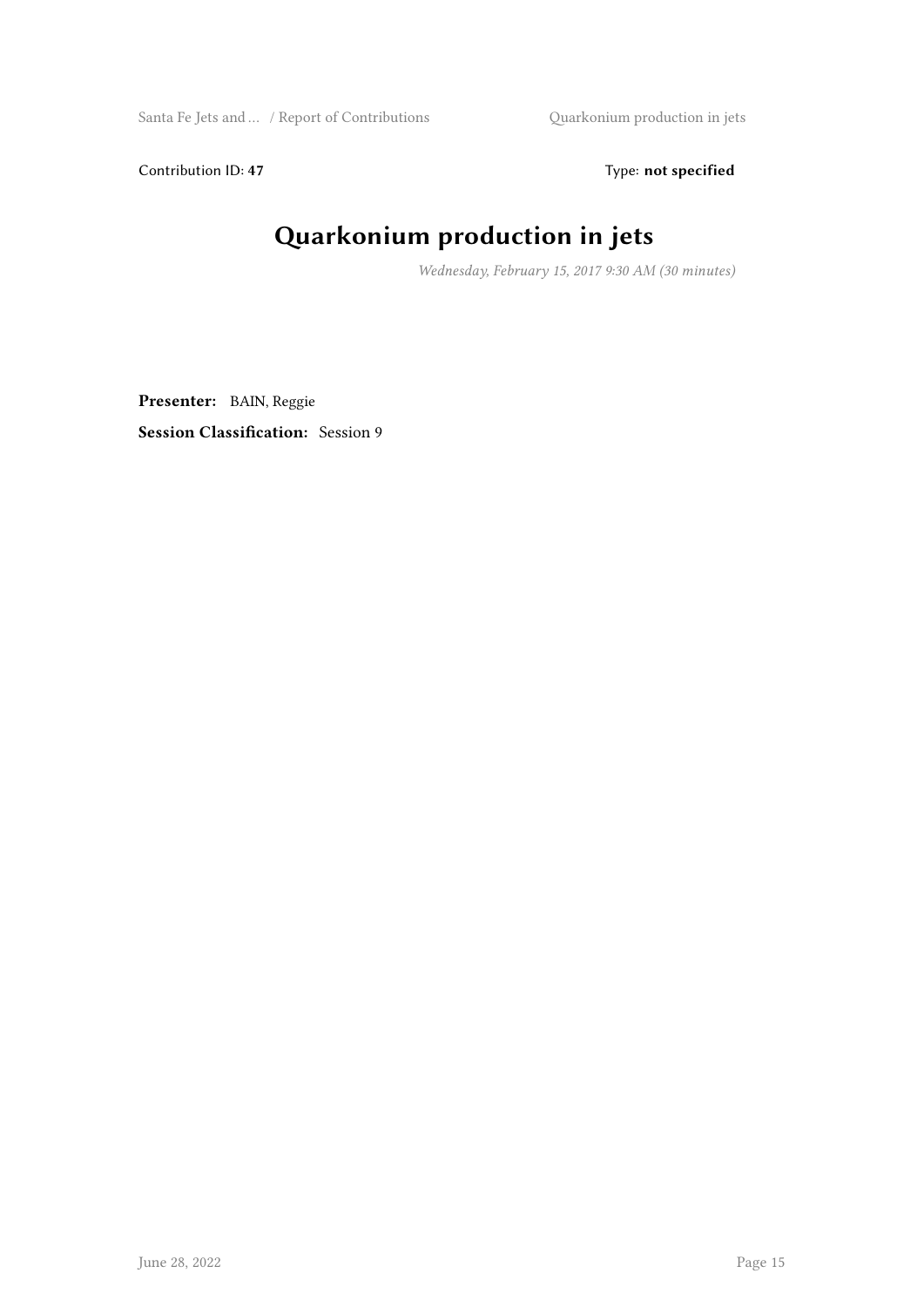Santa Fe Jets and … / Report of Contributions The proton radius puzzle

Contribution ID: 48 Type: **not specified** 

## **The proton radius puzzle**

*Tuesday, February 14, 2017 9:00 AM (30 minutes)*

Presenter: Prof. PAZ, Gil (Wayne State University) **Session Classification:** Session 5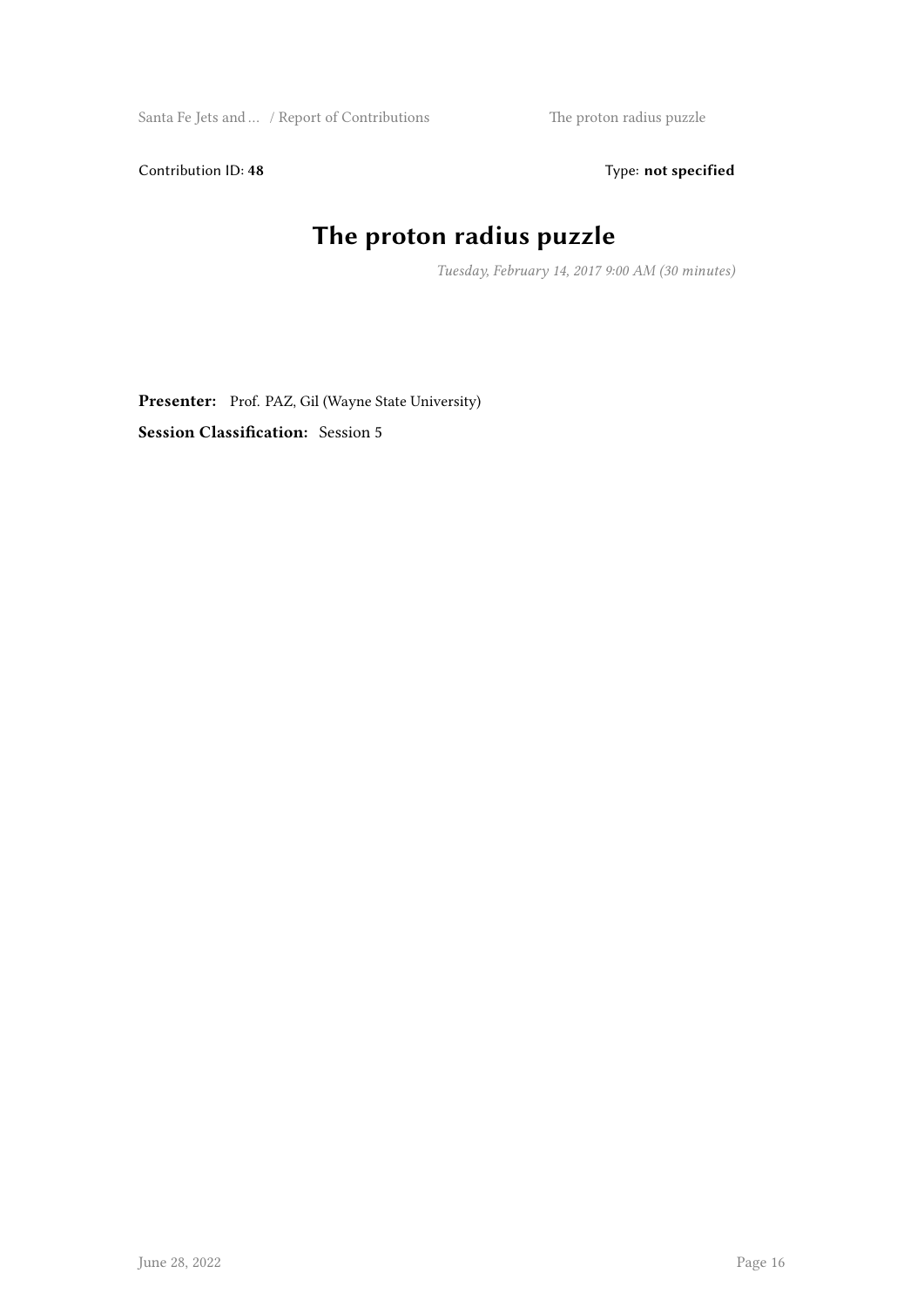Santa Fe Jets and … / Report of Contributions Update on sPHENIX

Contribution ID: 49 Type: **not specified** 

## **Update on sPHENIX**

*Tuesday, February 14, 2017 9:30 AM (30 minutes)*

**Presenter:** Mr YU, HAIWANG (Peking University) **Session Classification:** Session 5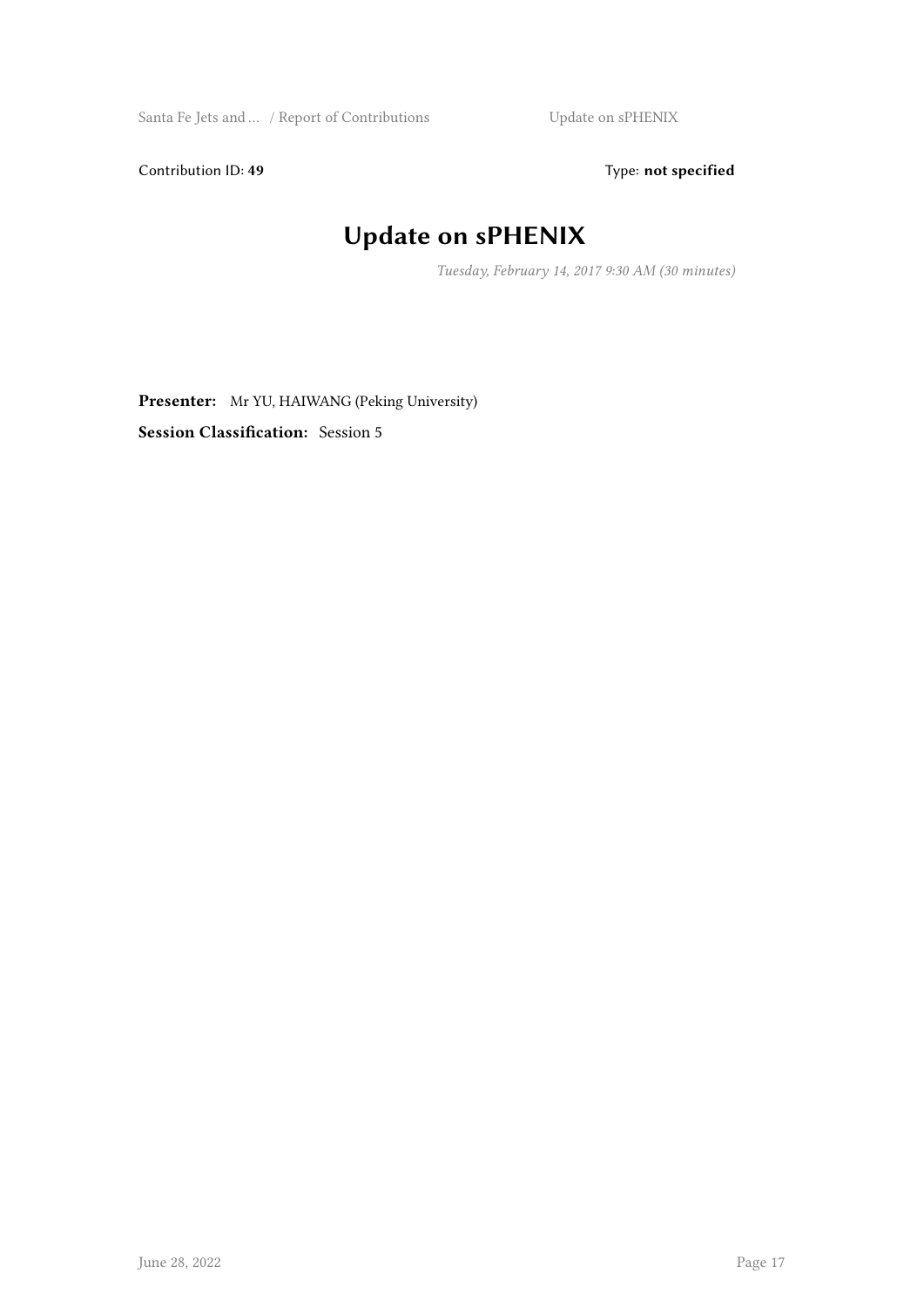$\begin{minipage}[c]{0.9\linewidth} \textbf{S} \textbf{and} \textbf{a} \textbf{,} \textbf{b} \textbf{c} \textbf{c} \textbf{.} \textbf{c} \textbf{.} \textbf{c} \textbf{.} \textbf{c} \textbf{.} \textbf{c} \textbf{.} \textbf{c} \textbf{.} \textbf{c} \textbf{.} \textbf{c} \textbf{.} \textbf{c} \textbf{.} \textbf{c} \textbf{.} \textbf{c} \textbf{.} \textbf{c} \textbf{.} \textbf{c} \textbf{.} \textbf{c} \textbf{.} \$ 

Contribution ID: 50 Type: not specified

## **Resummation of TMD distributions**

*Tuesday, February 14, 2017 10:00 AM (30 minutes)*

**Presenter:** KANG, Daekyoung (Los Alamos National Lab) **Session Classification:** Session 5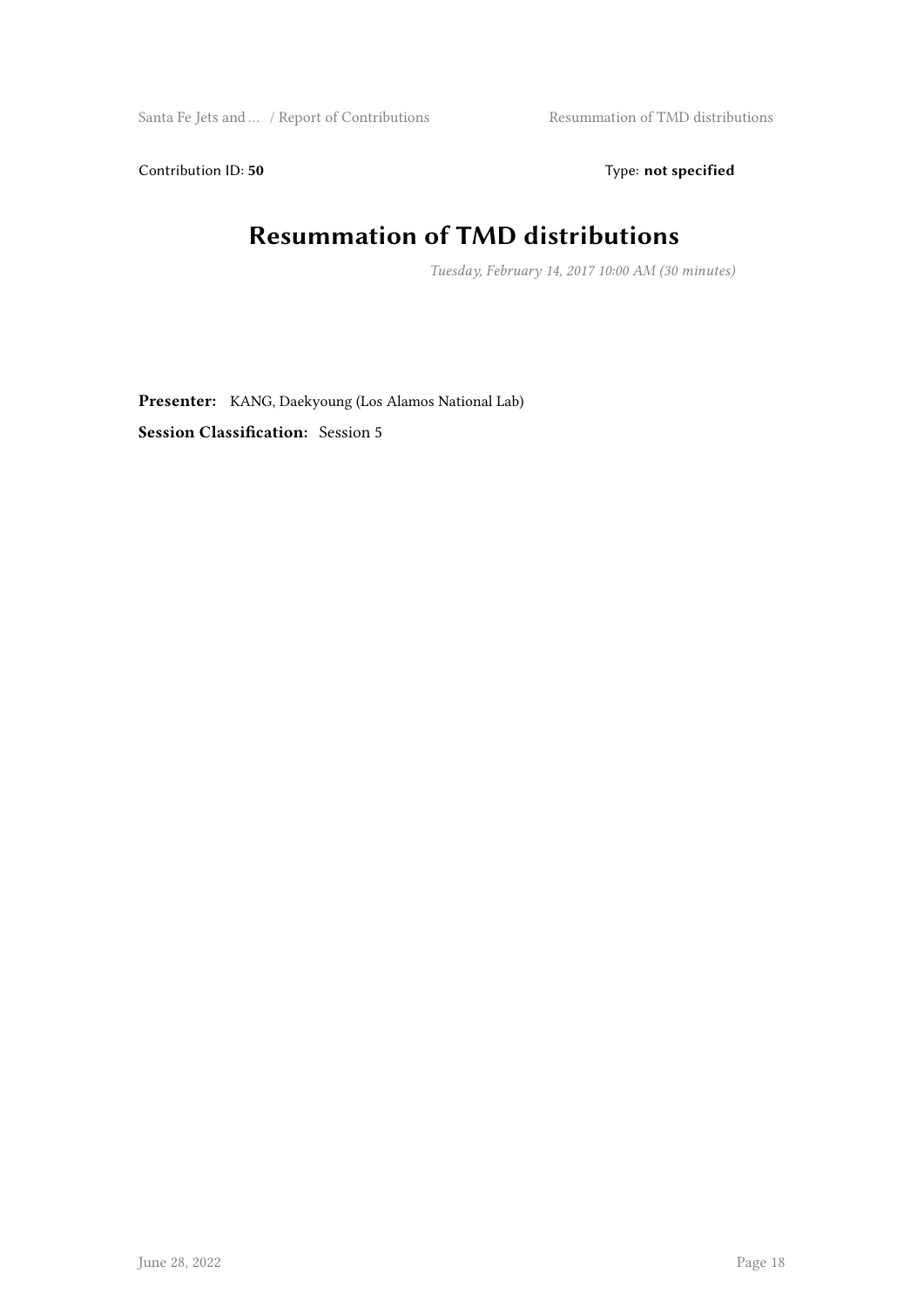Contribution ID: 51 Type: **not specified** 

#### **CMS measurements of the Higgs, Higgs properties, and BSM searches**

*Tuesday, February 14, 2017 11:00 AM (30 minutes)*

**Presenter:** PERNIE, Luca **Session Classification:** Session 6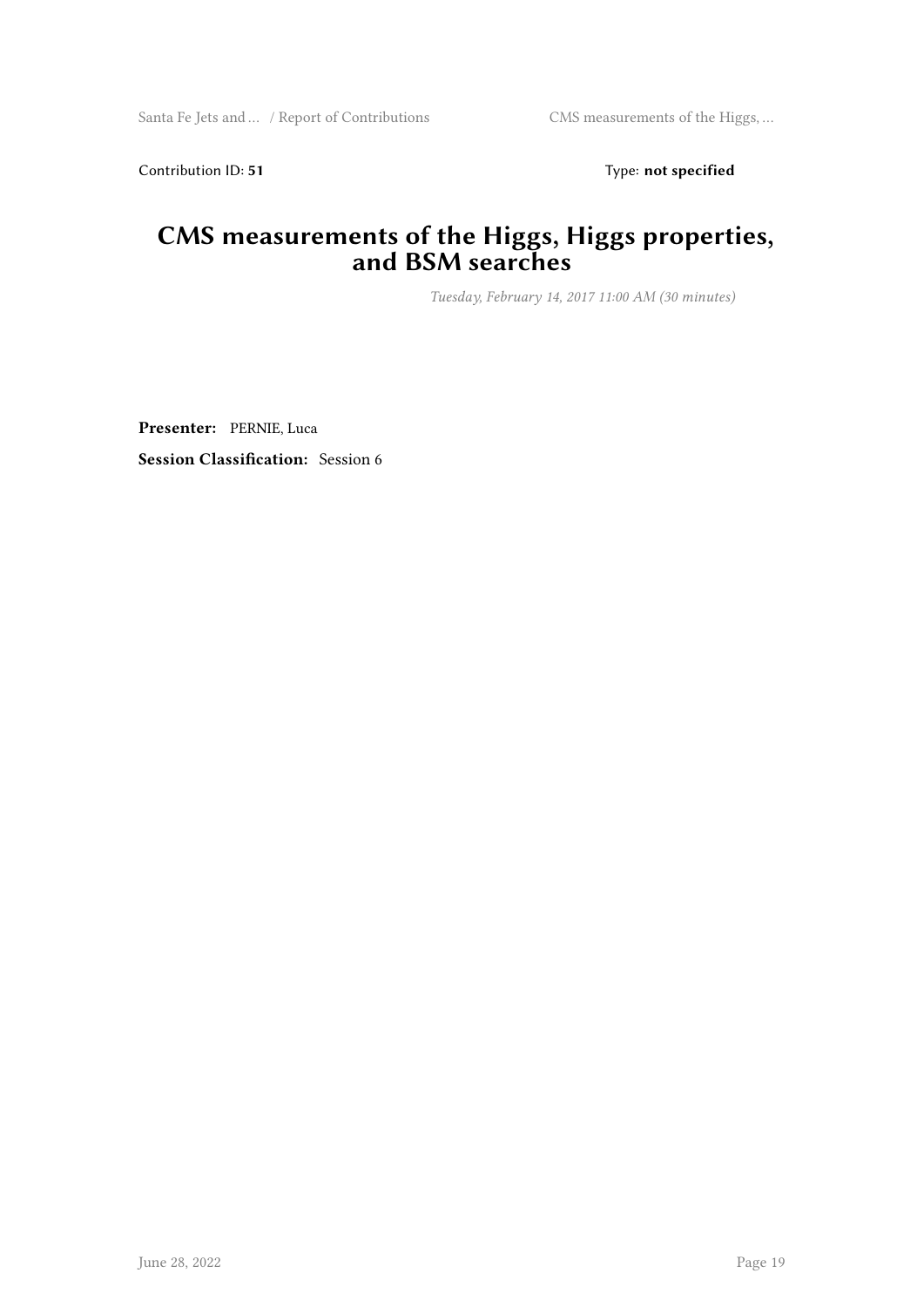Contribution ID: 52 Type: **not specified** 

## **Holography and modification of jet observables**

*Tuesday, February 14, 2017 11:30 AM (30 minutes)*

**Presenter:** Mr SADOFYEV, Andrey (MIT) **Session Classification:** Session 6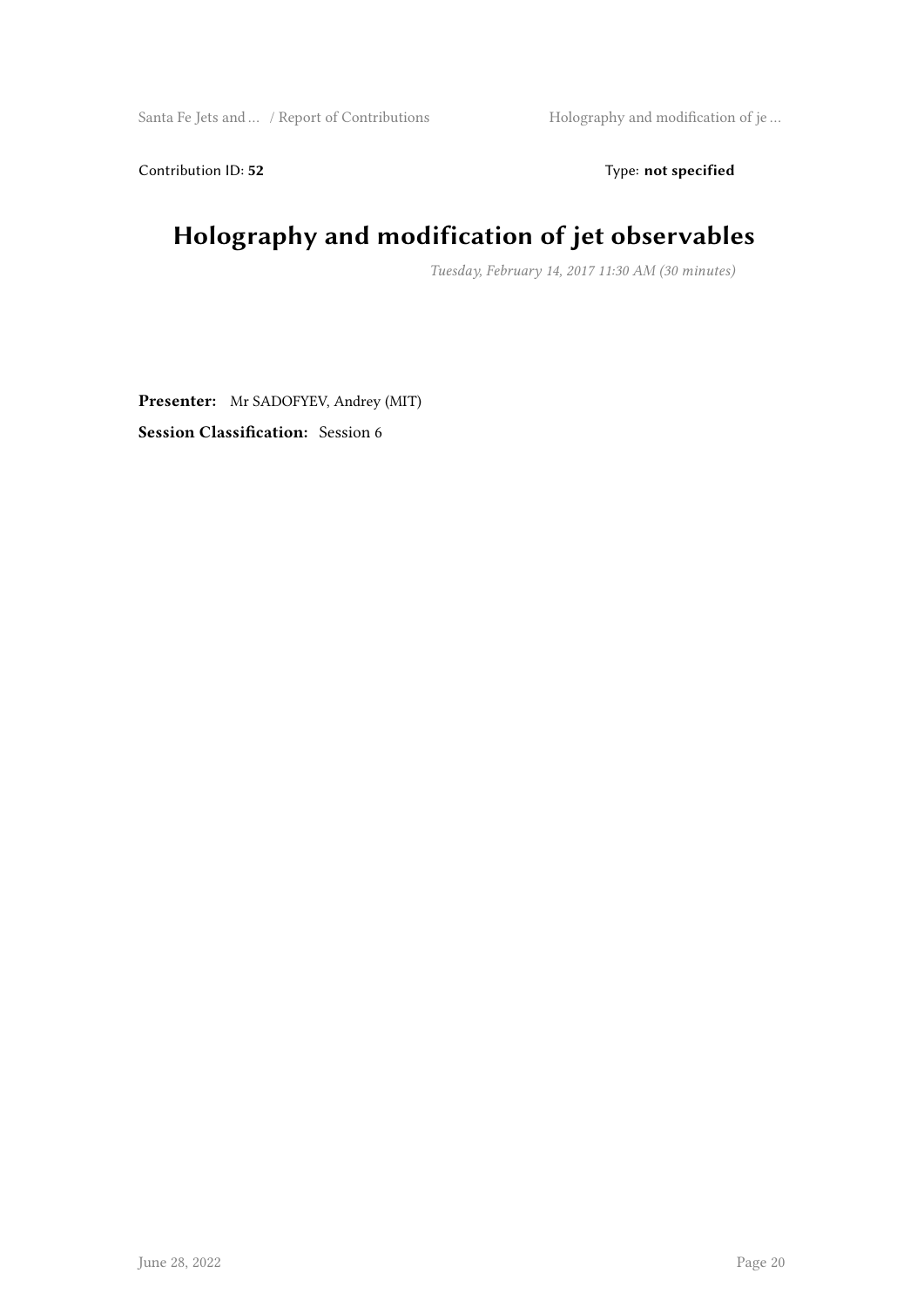Contribution ID: 53 Type: **not specified** 

## **Jet measurements and jet substructure in ATLAS**

*Tuesday, February 14, 2017 12:00 PM (30 minutes)*

**Presenter:** GANGULY, Sanmay **Session Classification:** Session 6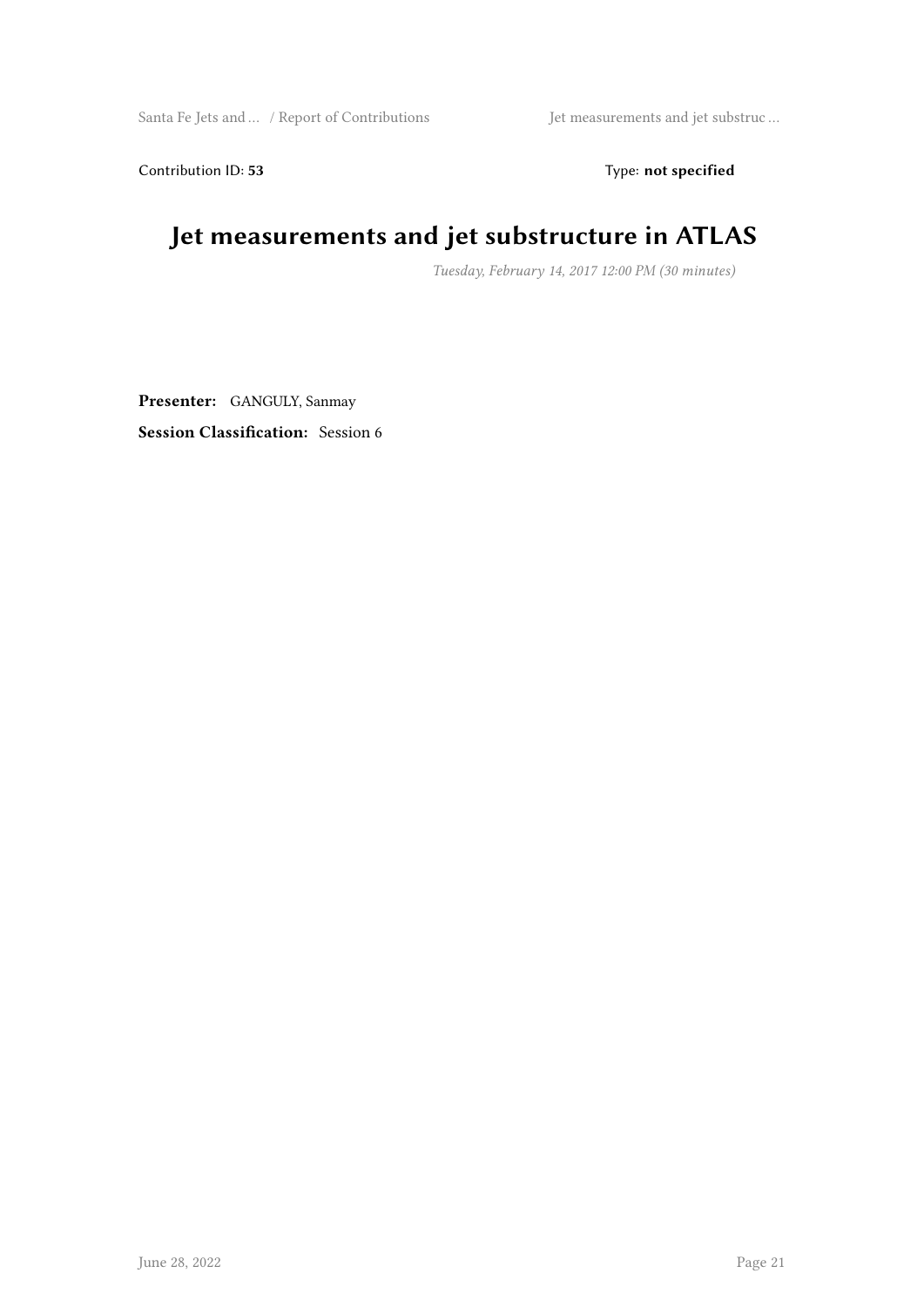Santa Fe Jets and … / Report of Contributions Electroweak boson-tagged jet mea …

Contribution ID: 54 Type: **not specified** 

## **Electroweak boson-tagged jet measurements**

*Tuesday, February 14, 2017 2:00 PM (30 minutes)*

**Presenter:** Dr XING, HONGXI (Los Alamos National Laboratory) **Session Classification:** Session 7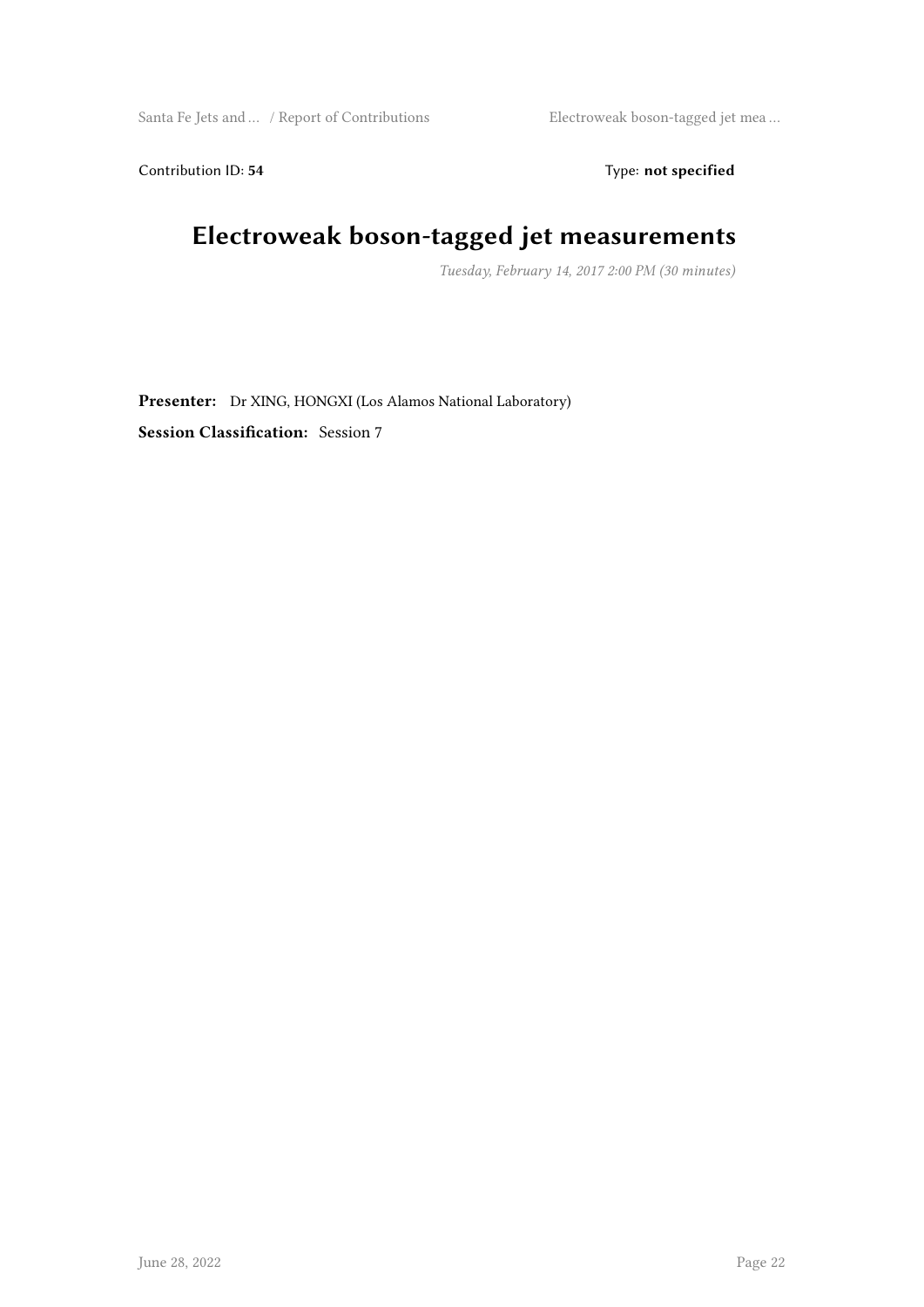Contribution ID: 55 Type: **not specified** 

#### **Measurement of jet internal structure in p+p, p+Pb, and Pb+Pb collisions at ATLAS**

*Tuesday, February 14, 2017 2:30 PM (30 minutes)*

**Presenter:** RYBAR, Martin **Session Classification:** Session 7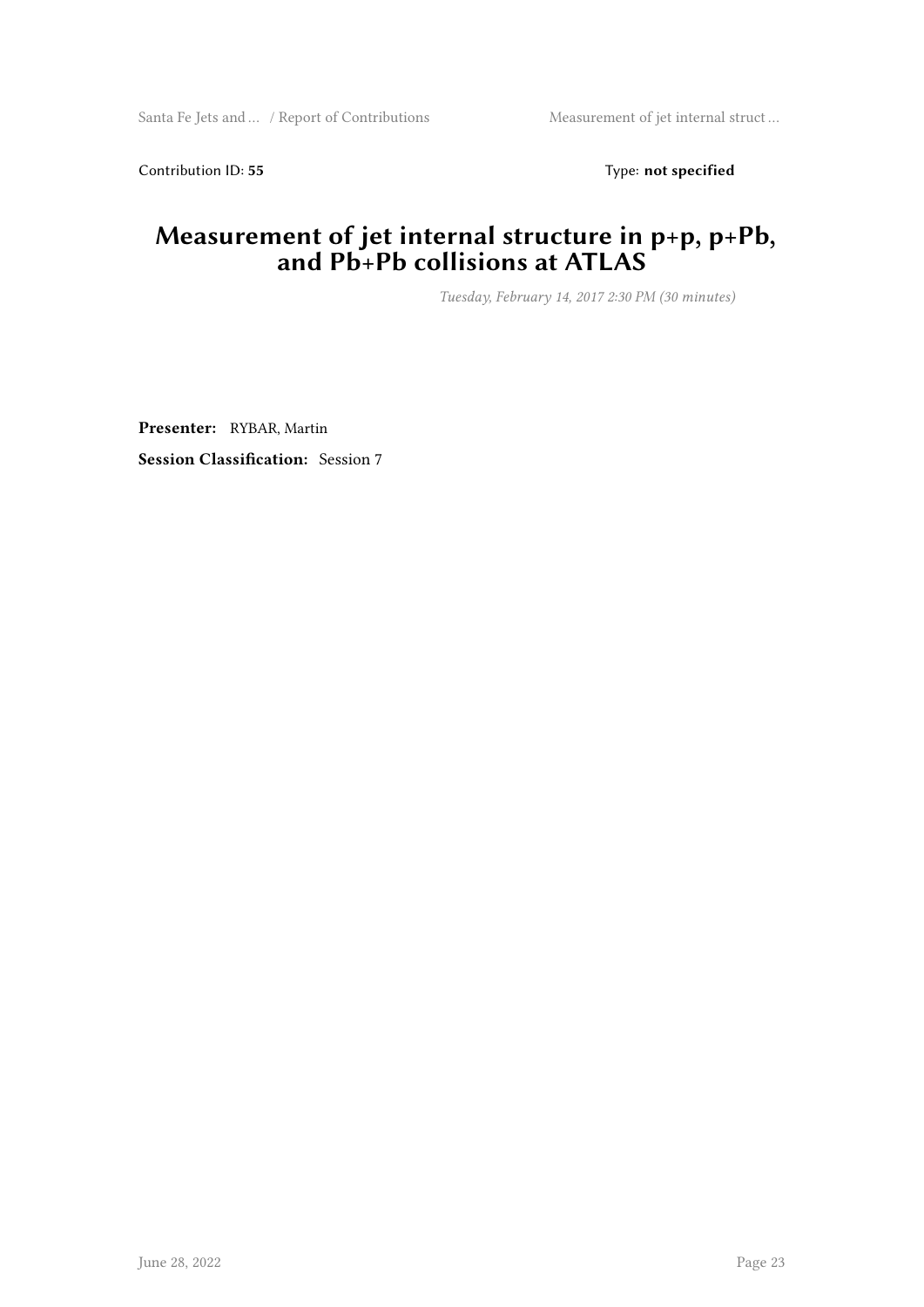Contribution ID: 56 Type: not specified

#### **Jet modification in QGP and hydrodynamic medium response**

*Tuesday, February 14, 2017 3:00 PM (30 minutes)*

**Presenter:** TACHIBANA, Yasuki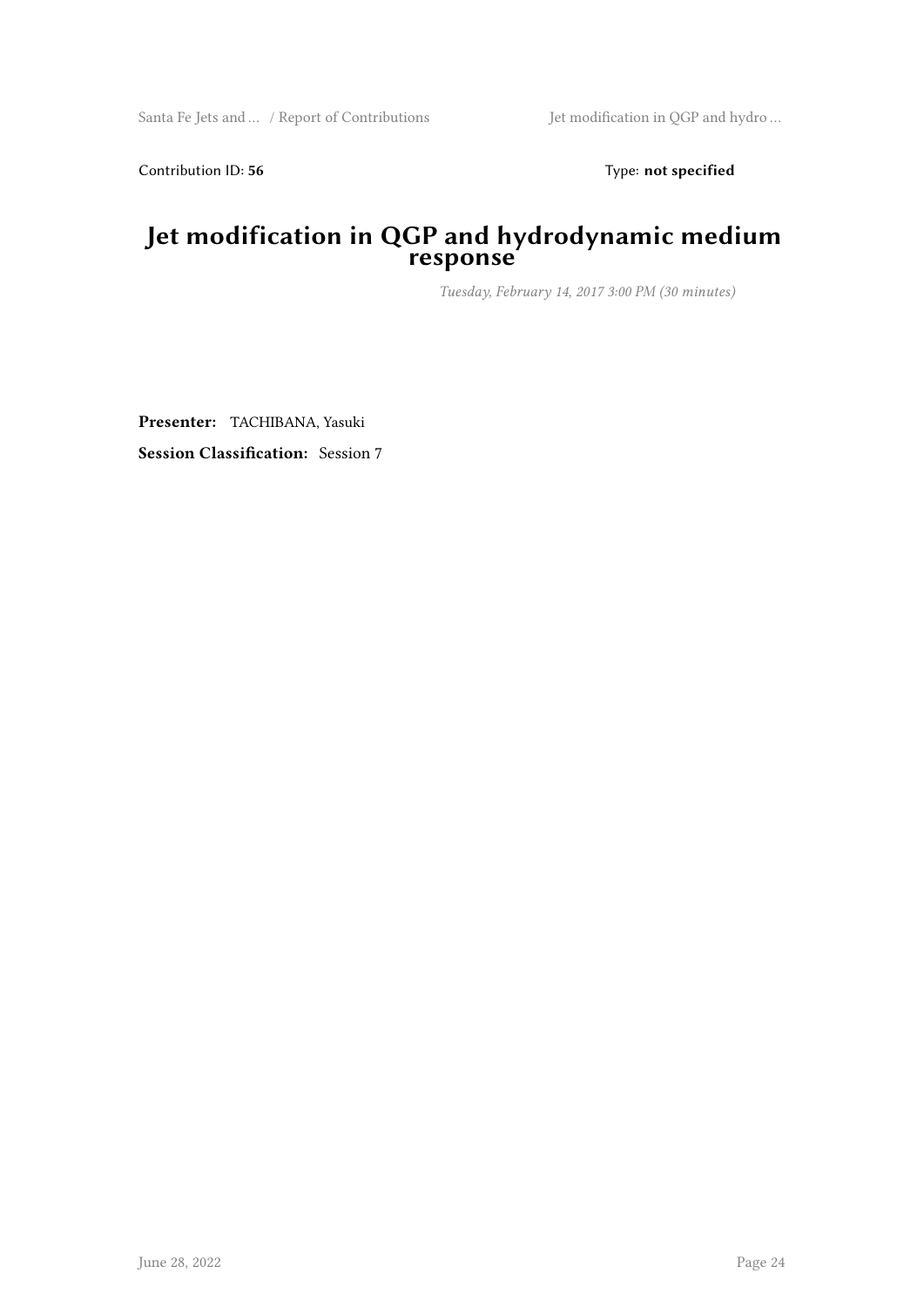Contribution ID: 57 Type: **not specified** 

#### **Heavy ion jets at RHIC and LHC: a common approach**

*Tuesday, February 14, 2017 4:00 PM (30 minutes)*

**Presenter:** Dr JACOBS, Peter (Lawrence Berkeley National Laboratory)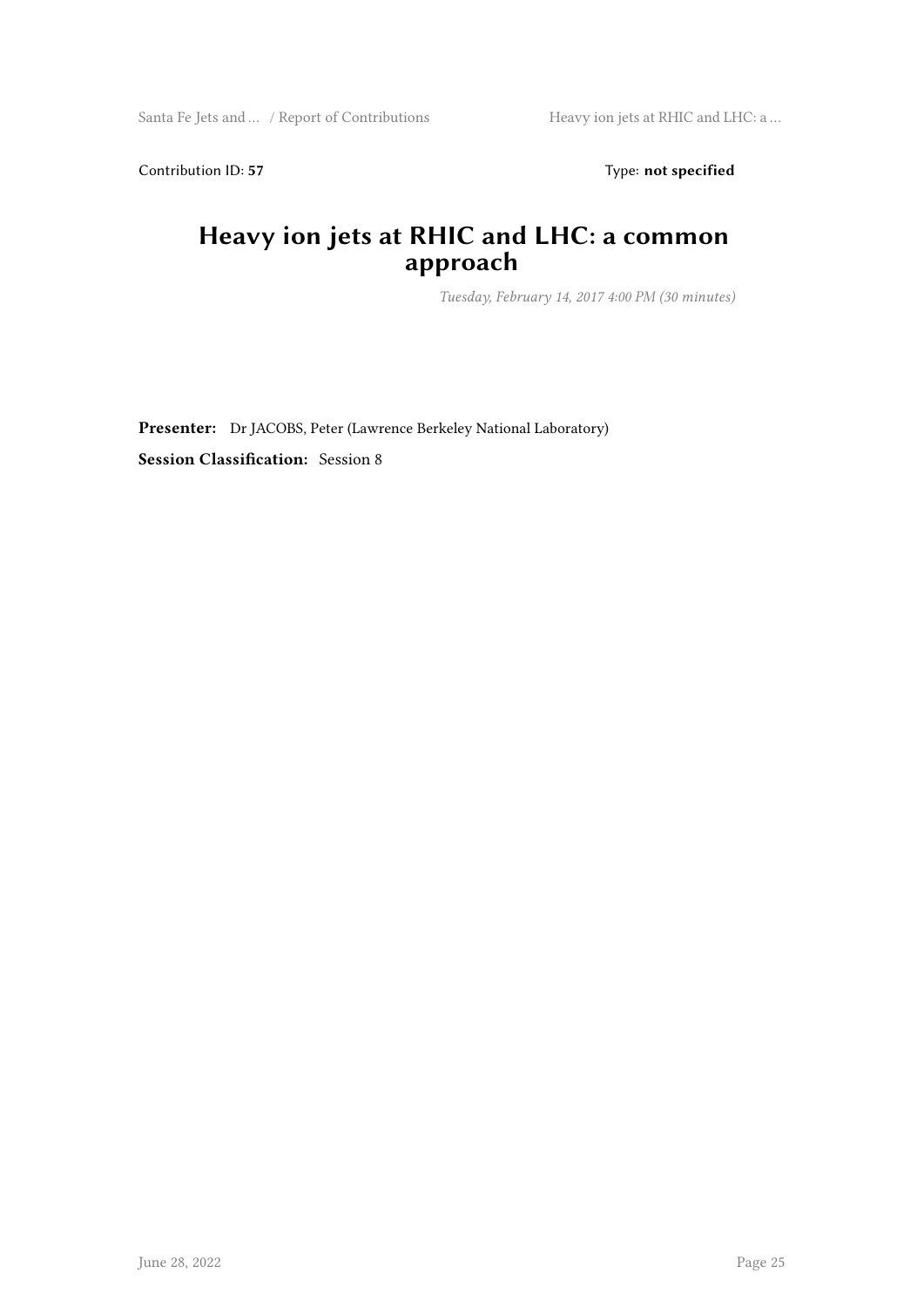Santa Fe Jets and ... / Report of Contributions Probing Transverse Momentum Br ...

Contribution ID: 58 Type: **not specified** 

#### **Probing Transverse Momentum Broadening via Dihadron and Hadron-jet Angular Correlations in Relativistic Heavy-ion Collisions**

*Tuesday, February 14, 2017 4:30 PM (30 minutes)*

**Presenter:** QIN, Guang-You **Session Classification:** Session 8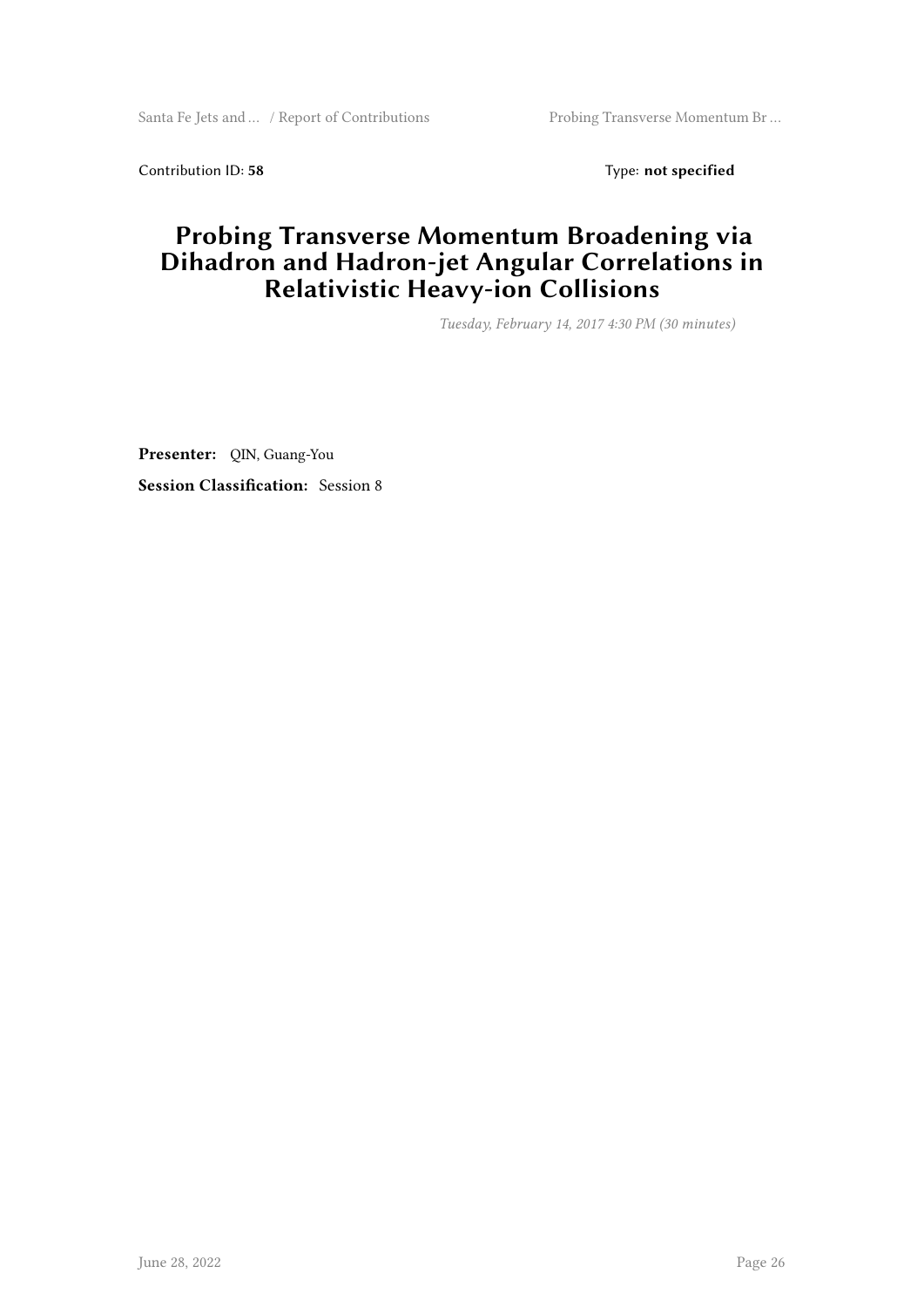Contribution ID: 59 Type: **not specified** 

#### **Quark Fluctuations and Correlations at Mid-Rapidity in Heavy Ion Collisions**

*Tuesday, February 14, 2017 5:00 PM (30 minutes)*

**Presenter:** SIEVERT, Matt **Session Classification:** Session 8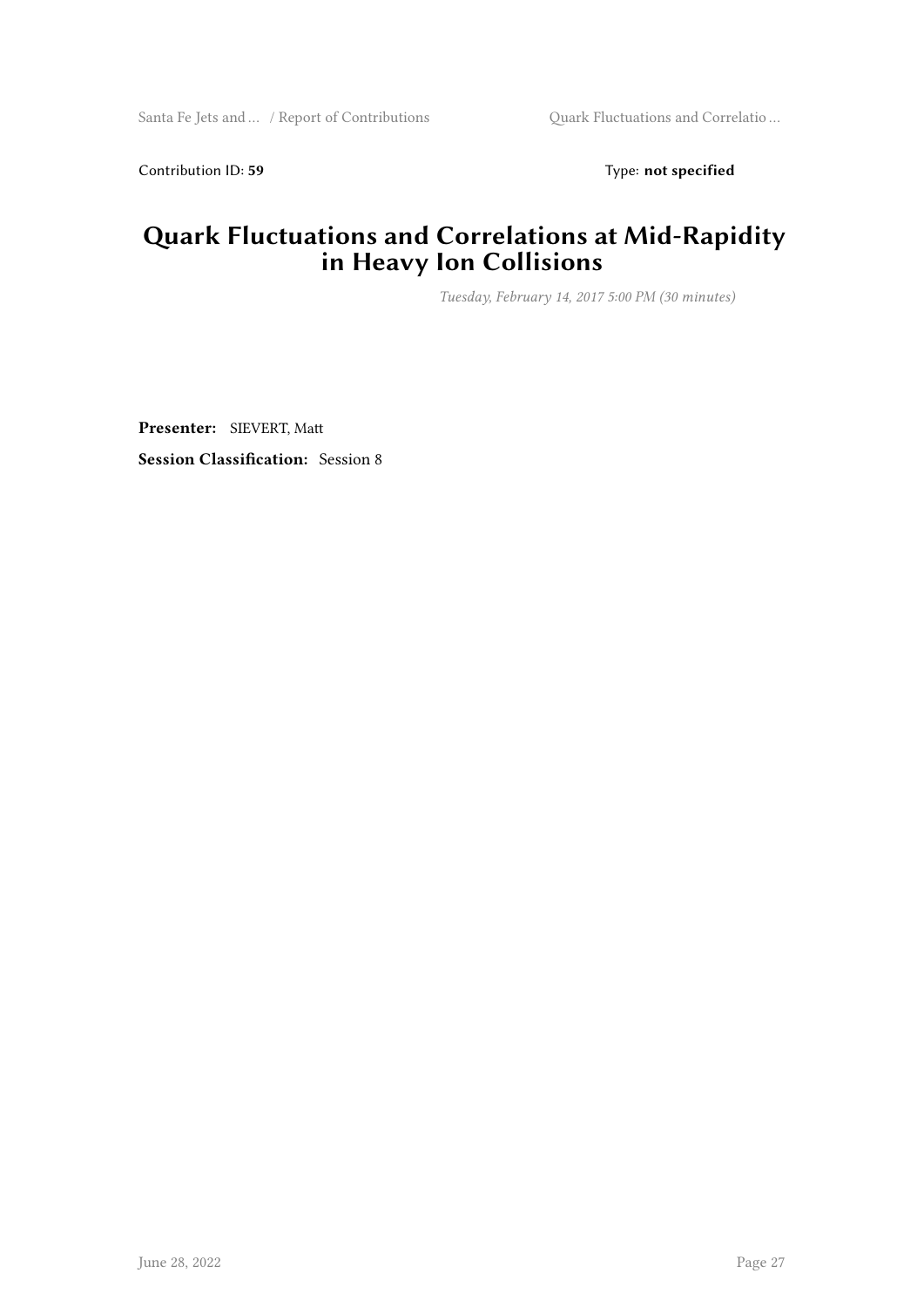Contribution ID: 60 Type: not specified

#### **Heavy flavor production in hadronic and nuclear collisions at LHCb**

*Wednesday, February 15, 2017 10:00 AM (30 minutes)*

**Presenter:** ILTEN, Philip **Session Classification:** Session 9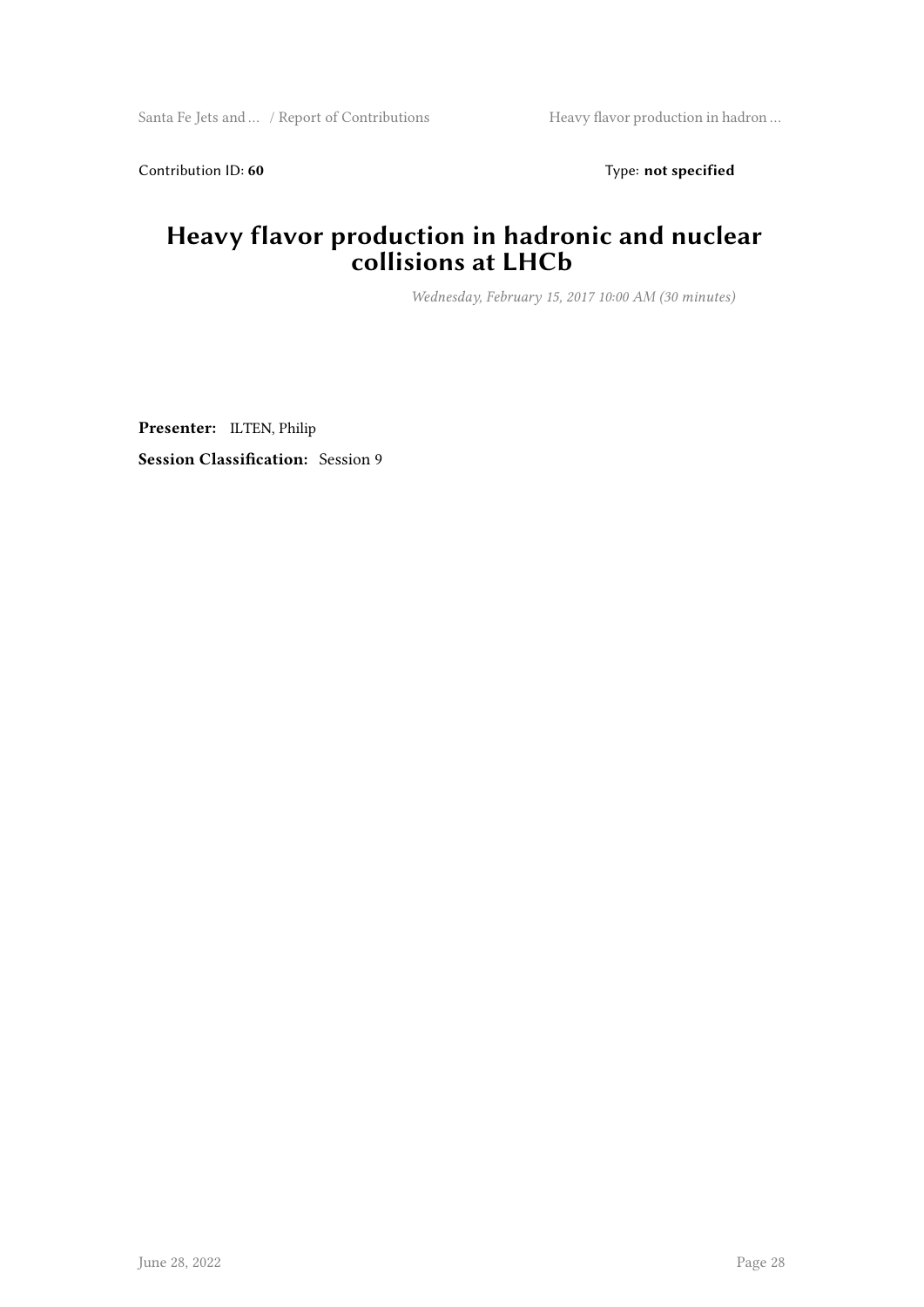Contribution ID: 61 Type: **not specified** 

#### **Measurements of open heavy flavor production with the STAR experiment**

*Wednesday, February 15, 2017 11:00 AM (30 minutes)*

**Presenter:** Mr MILLER, Zachariah (University of Illinois at Chicago; STAR)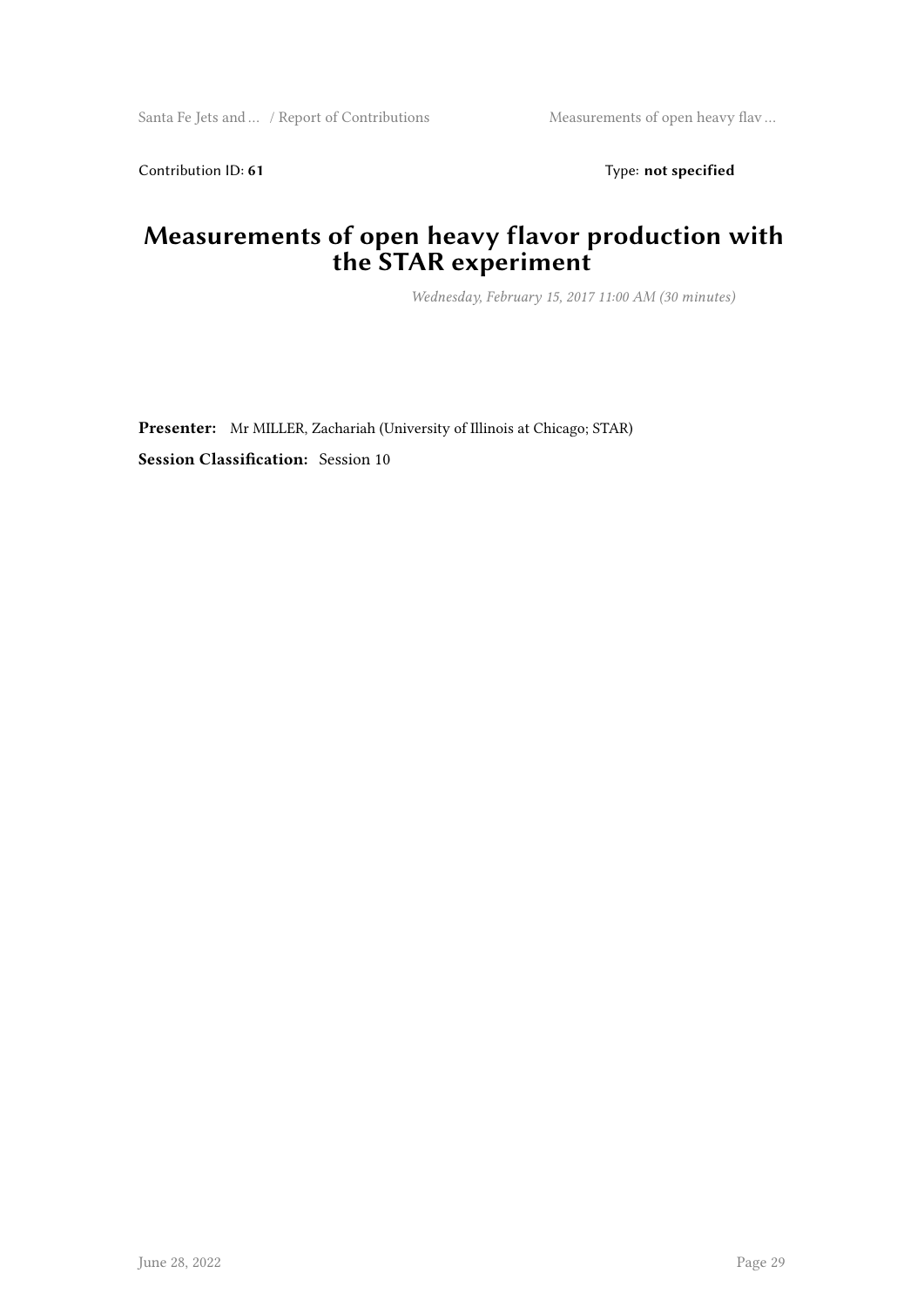Santa Fe Jets and … / Report of Contributions Heavy-light correlations in heavy …

Contribution ID: 62 Type: **not specified** 

## **Heavy-light correlations in heavy ion collisions**

*Wednesday, February 15, 2017 11:30 AM (30 minutes)*

**Presenter:** GOSSIAUX, Pol-Bernard **Session Classification:** Session 10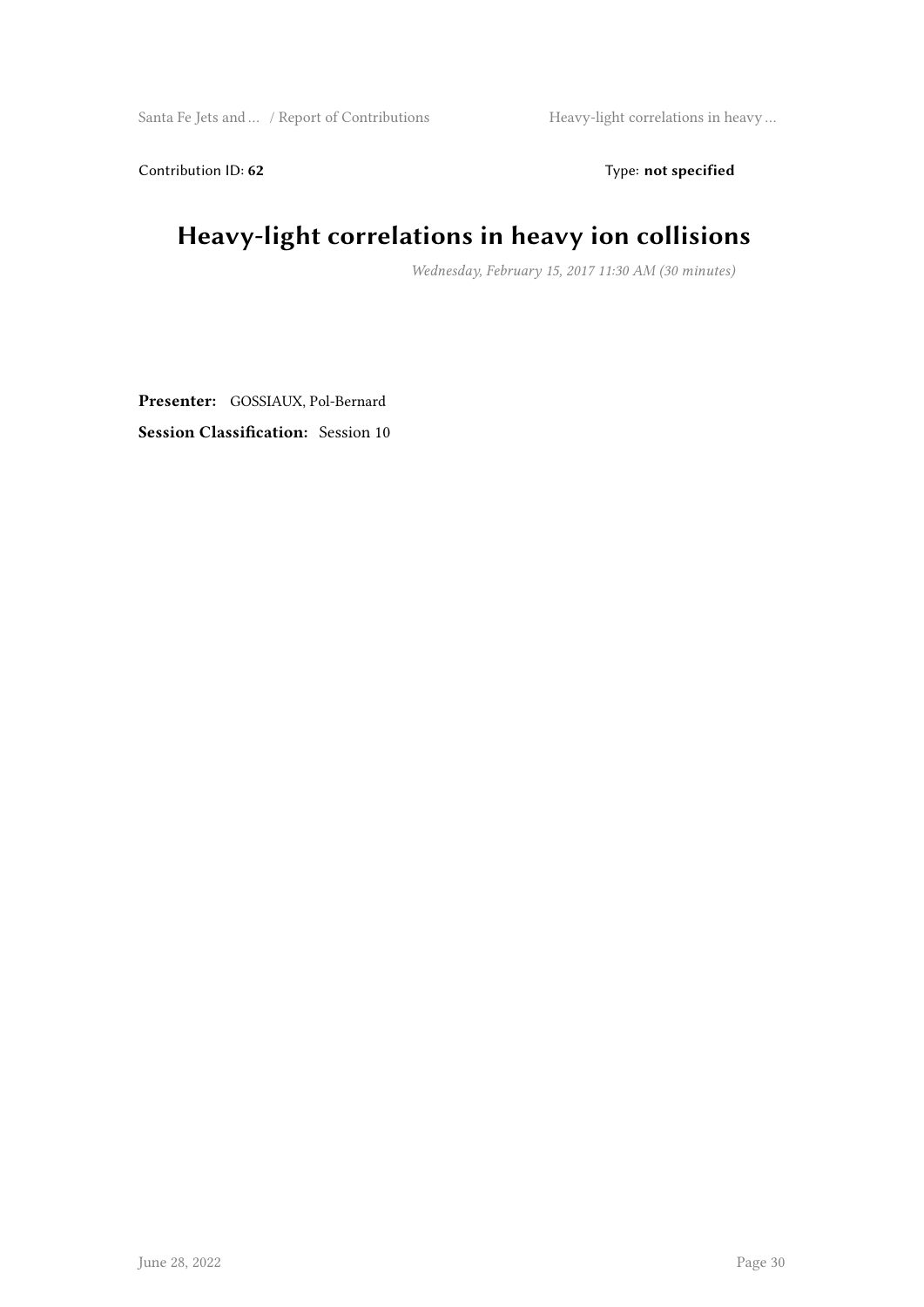Contribution ID: 63 Type: **not specified** 

## **B to J/psi measurements by the PHENIX experiment**

*Wednesday, February 15, 2017 12:00 PM (30 minutes)*

**Presenter:** LI, Xuan **Session Classification:** Session 10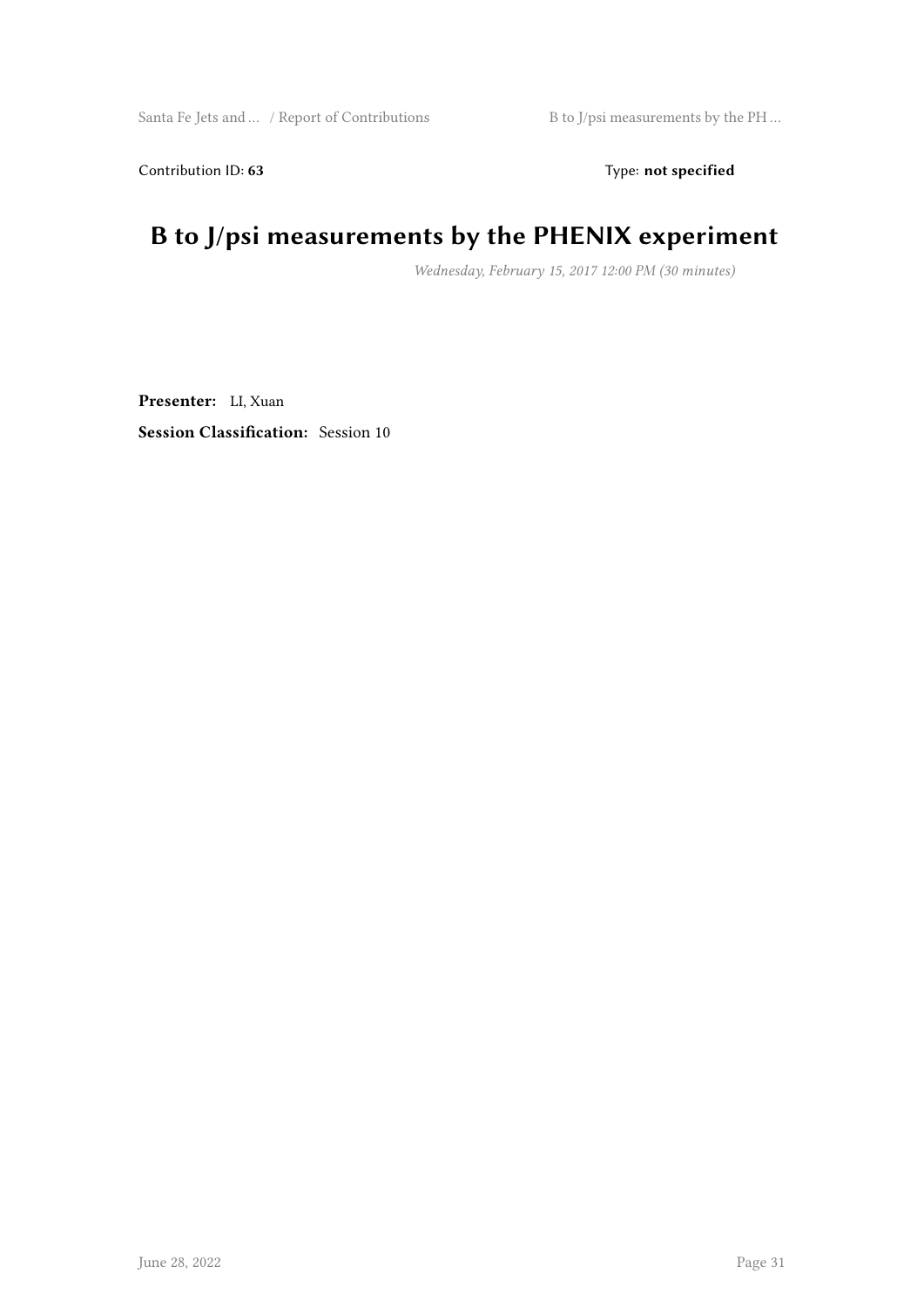Contribution ID: 64 Type: **not specified** 

## **Recent CMS results on heavy-flavour and quarkonia**

*Wednesday, February 15, 2017 2:00 PM (30 minutes)*

**Presenter:** INNOCENTI, Gian Michele **Session Classification:** Session 11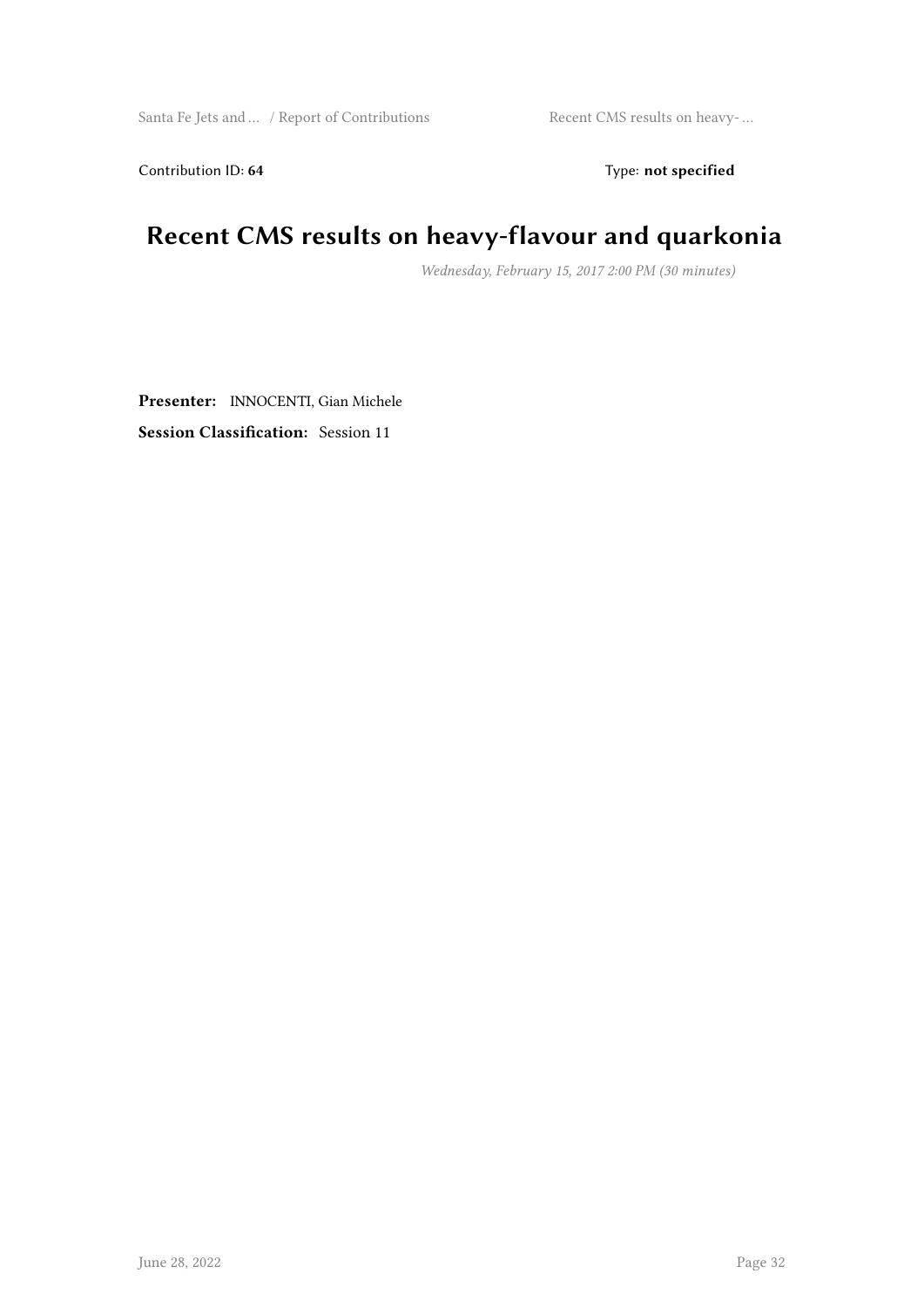Santa Fe Jets and … / Report of Contributions In-jet fragmentation

Contribution ID: 65 Type: **not specified** 

## **In-jet fragmentation**

*Wednesday, February 15, 2017 2:30 PM (30 minutes)*

**Presenter:** KAUFMANN, Tom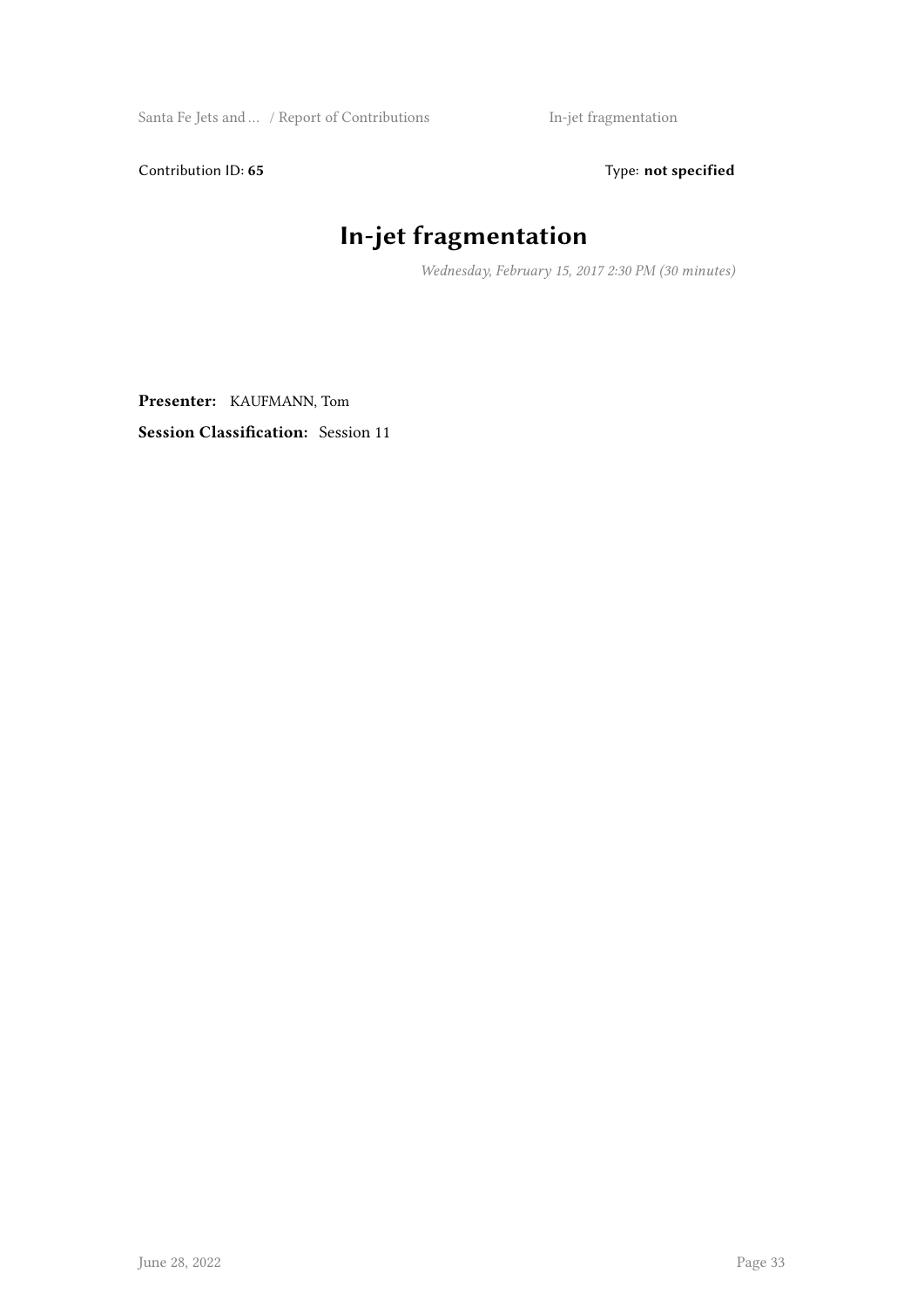Contribution ID: 66 Type: **not specified** 

#### **Dijet Asymmetry in the Resummation Improved Perturbative QCD Approach**

*Wednesday, February 15, 2017 3:00 PM (30 minutes)*

**Presenter:** Mr CHEN, Lin (Central China Normal University) **Session Classification:** Session 11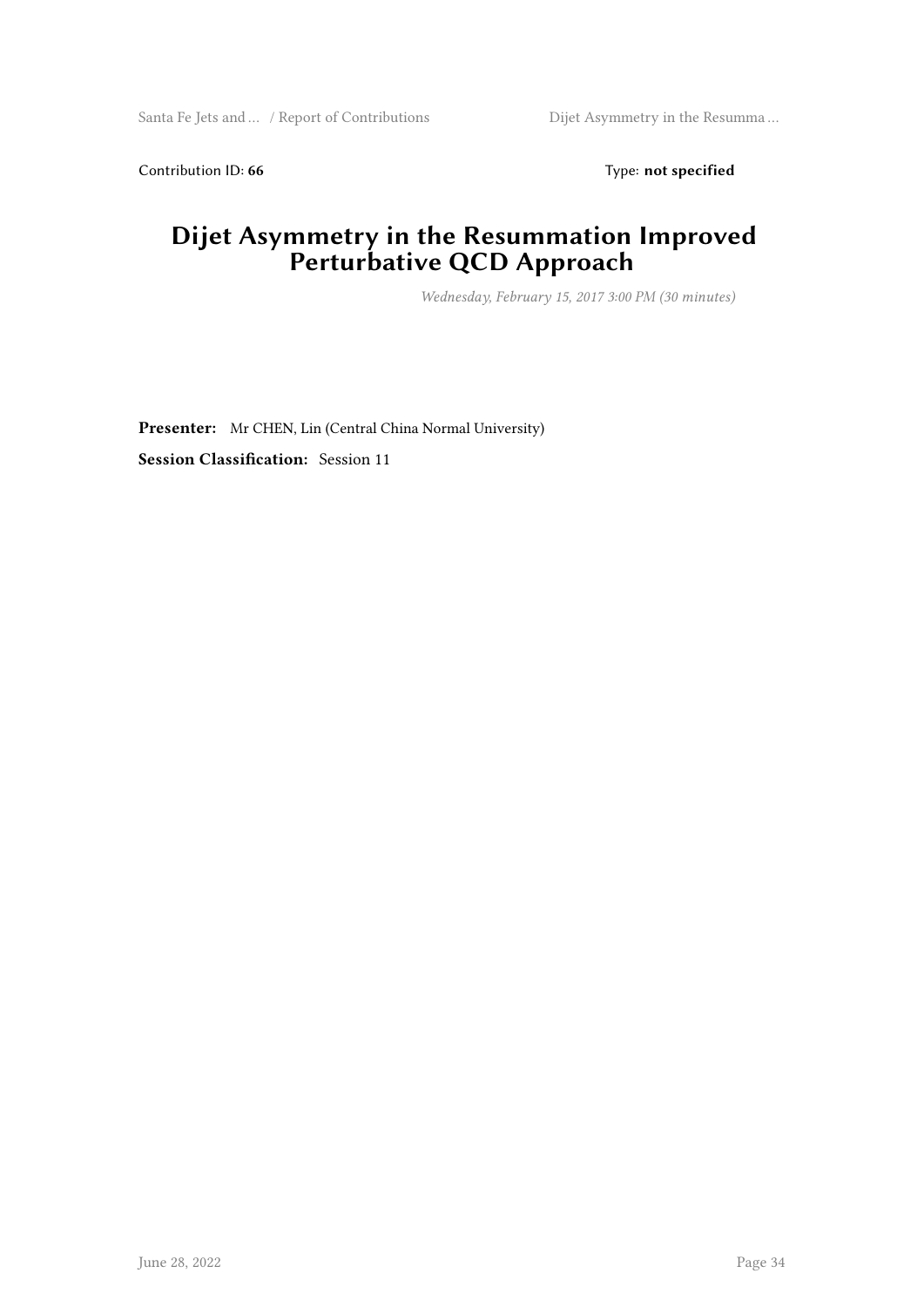Contribution ID: 67 Type: **not specified** 

#### **W/Z vector boson production in p-Pb and Pb-Pb collisions at LHC with nCTEQ15 PDFs**

*Wednesday, February 15, 2017 4:00 PM (30 minutes)*

**Presenter:** Dr LYONNET, Florian (SMU) **Session Classification:** Session 12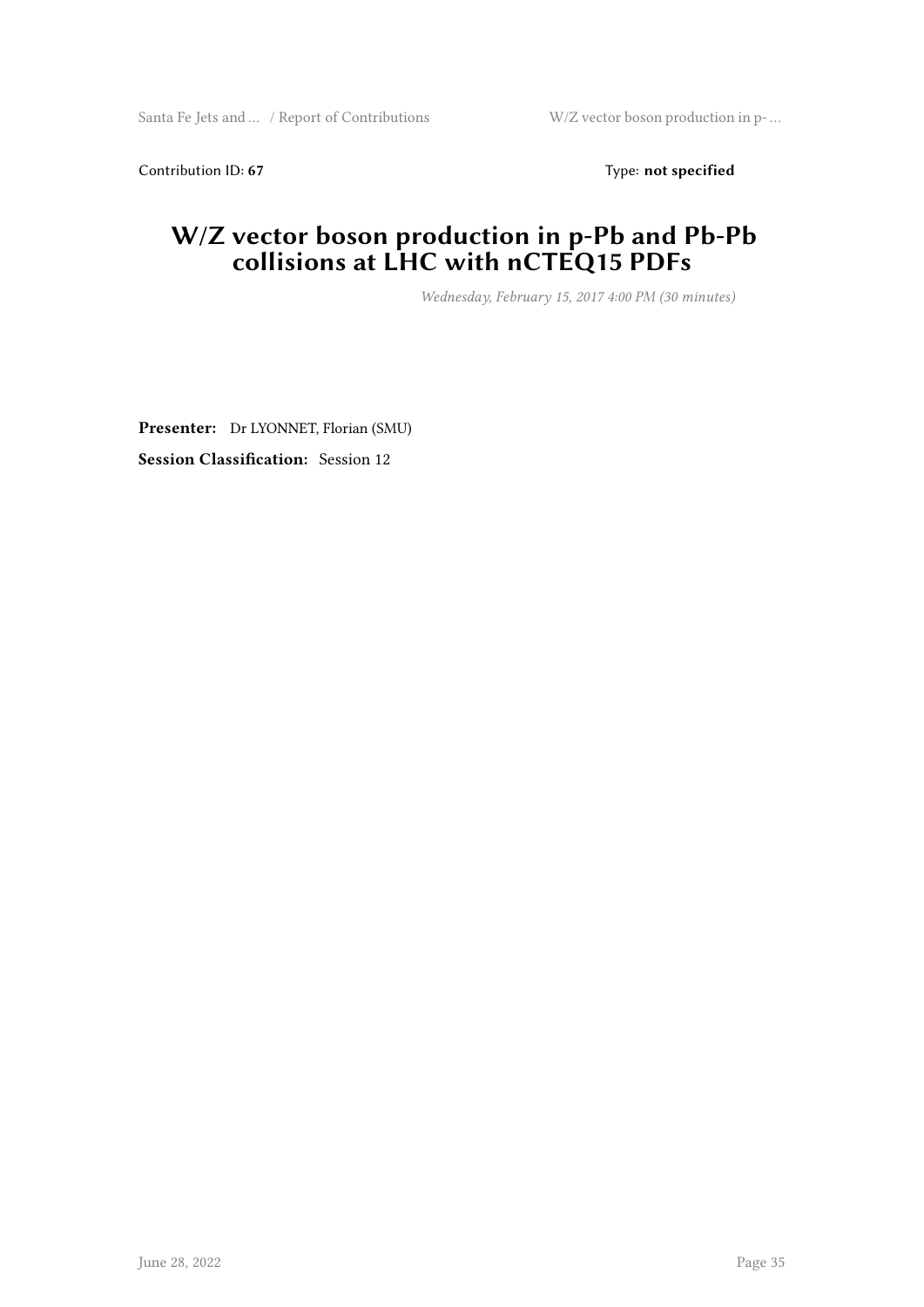Santa Fe Jets and … / Report of Contributions Linear Boltzmann transport model

Contribution ID: 68 Type: **not specified** 

## **Linear Boltzmann transport model**

*Wednesday, February 15, 2017 4:30 PM (30 minutes)*

**Presenter:** HE, Yayun **Session Classification:** Session 12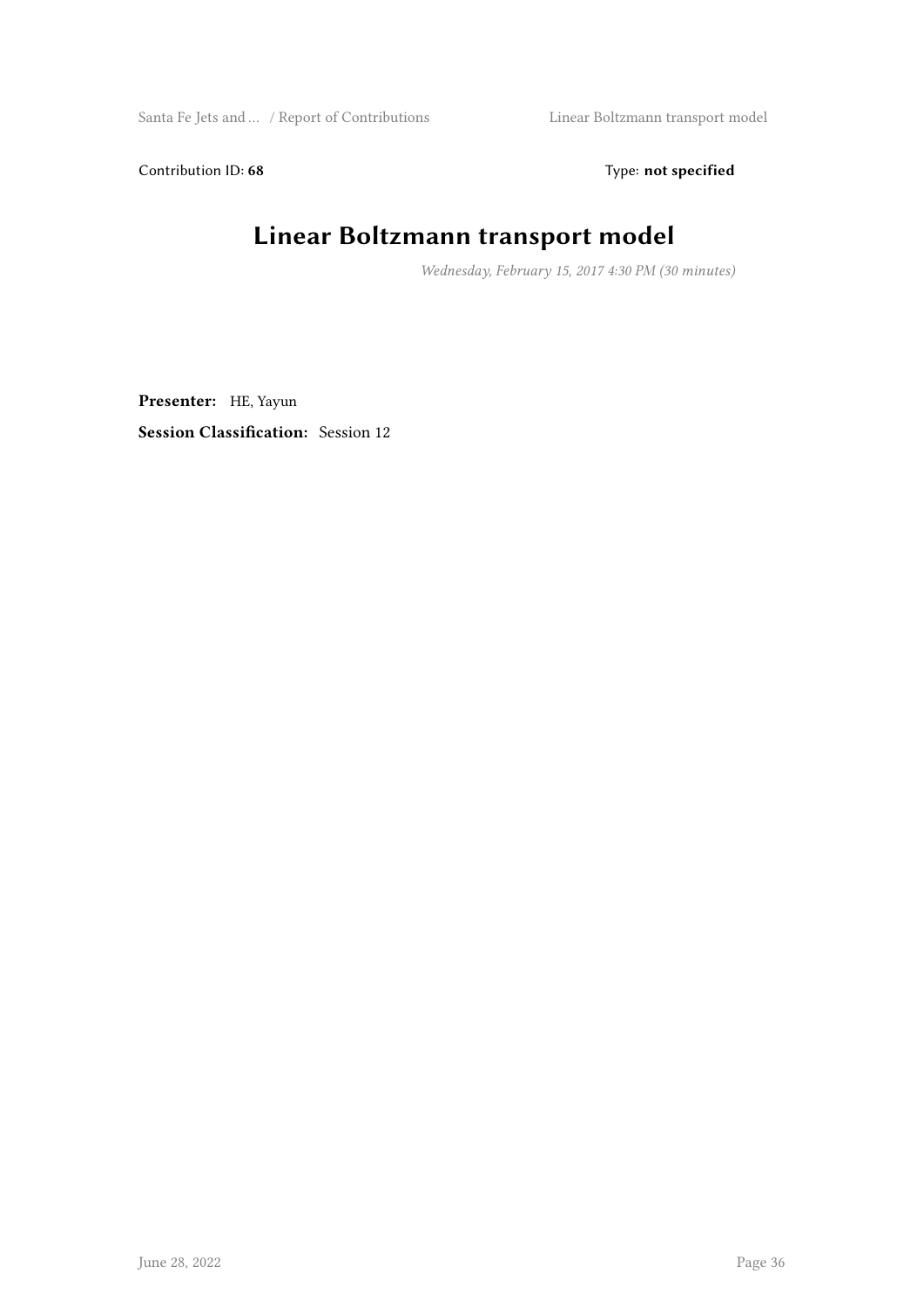Contribution ID: 69 Type: **not specified** 

## **Jets and Heavy Flavor from STAR**

*Monday, February 13, 2017 5:00 PM (30 minutes)*

**Presenter:** KAUDER, Kolja **Session Classification:** Session 4